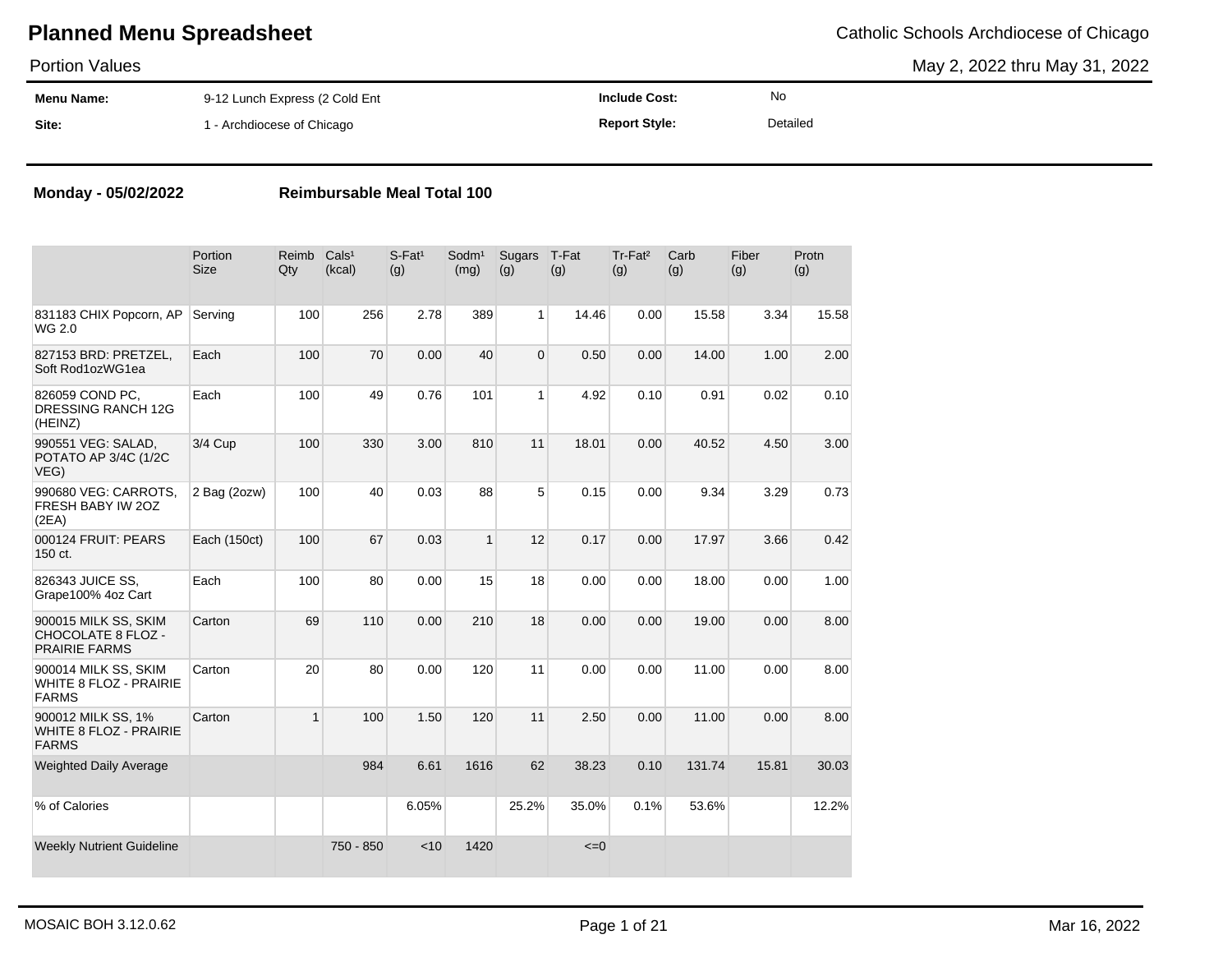May 2, 2022 thru May 31, 2022

### Portion Values

**Tuesday - 05/03/2022 Reimbursable Meal Total 100**

|                                                                           | Portion<br><b>Size</b> | Reimb<br>Qty | Cals <sup>1</sup><br>(kcal) | $S$ -Fat <sup>1</sup><br>(g) | Sodm <sup>1</sup><br>(mg) | Sugars<br>(g)  | T-Fat<br>(g) | Tr-Fat <sup>2</sup><br>(g) | Carb<br>(g) | Fiber<br>(g) | Protn<br>(g) |
|---------------------------------------------------------------------------|------------------------|--------------|-----------------------------|------------------------------|---------------------------|----------------|--------------|----------------------------|-------------|--------------|--------------|
| 000179 BRD: PANCAKES.<br>AP WG Confetti                                   | Pouch                  | 100          | 220                         | 1.00                         | 300                       | 11             | 7.00         | 0.00                       | 36.00       | 4.00         | 4.00         |
| 829498 YOGURT SS,<br>Danimals Vanilla4oz                                  | Each                   | 100          | 70                          | 0.00                         | 70                        | 9              | 0.00         | 0.00                       | 12.00       | 0.00         | 4.00         |
| 833274 CHEESE, CH<br>STICK 1EA 1.0                                        | <b>Stick</b>           | 100          | 90                          | 4.50                         | 200                       | $\overline{0}$ | 7.00         | 0.00                       | 0.00        | 0.00         | 7.00         |
| 990680 VEG: CARROTS,<br>FRESH BABY IW 2OZ<br>(2EA)                        | 2 Bag (2ozw)           | 100          | 40                          | 0.03                         | 88                        | 5              | 0.15         | 0.00                       | 9.34        | 3.29         | 0.73         |
| 990694 VEG: TOMATOES, 3/8 Cup<br>GRAPE 3/8C                               |                        | 100          | 12                          | 0.02                         | 3                         | $\overline{c}$ | 0.13         | 0.00                       | 2.52        | 0.78         | 0.57         |
| 825008 FRUIT: APPLE,<br>138CT Whole 1C                                    | Each (138ct)           | 100          | 62                          | 0.03                         | $\mathbf{1}$              | 12             | 0.20         | 0.00                       | 16.52       | 2.87         | 0.31         |
| 000154 FRUIT: CRAISINS,<br>SS Origin1.16                                  | Box (1.16oz)           | 100          | 110                         | 0.00                         | $\Omega$                  | 24             | 0.00         | 0.00                       | 27.00       | 2.00         | 0.00         |
| 900015 MILK SS, SKIM<br><b>CHOCOLATE 8 FLOZ -</b><br><b>PRAIRIE FARMS</b> | Carton                 | 69           | 110                         | 0.00                         | 210                       | 18             | 0.00         | 0.00                       | 19.00       | 0.00         | 8.00         |
| 900012 MILK SS, 1%<br><b>WHITE 8 FLOZ - PRAIRIE</b><br><b>FARMS</b>       | Carton                 | 20           | 100                         | 1.50                         | 120                       | 11             | 2.50         | 0.00                       | 11.00       | 0.00         | 8.00         |
| 900014 MILK SS, SKIM<br><b>WHITE 8 FLOZ - PRAIRIE</b><br><b>FARMS</b>     | Carton                 | $\mathbf{1}$ | 80                          | 0.00                         | 120                       | 11             | 0.00         | 0.00                       | 11.00       | 0.00         | 8.00         |
| <b>Weighted Daily Average</b>                                             |                        |              | 700                         | 5.88                         | 833                       | 78             | 14.98        | 0.00                       | 118.80      | 12.94        | 23.81        |
| % of Calories                                                             |                        |              |                             | 7.56%                        |                           | 44.6%          | 19.3%        | 0.0%                       | 67.9%       |              | 13.6%        |
| <b>Weekly Nutrient Guideline</b>                                          |                        |              | 750 - 850                   | < 10                         | 1420                      |                | $\leq=0$     |                            |             |              |              |

**Wednesday - 05/04/2022 Reimbursable Meal Total 100**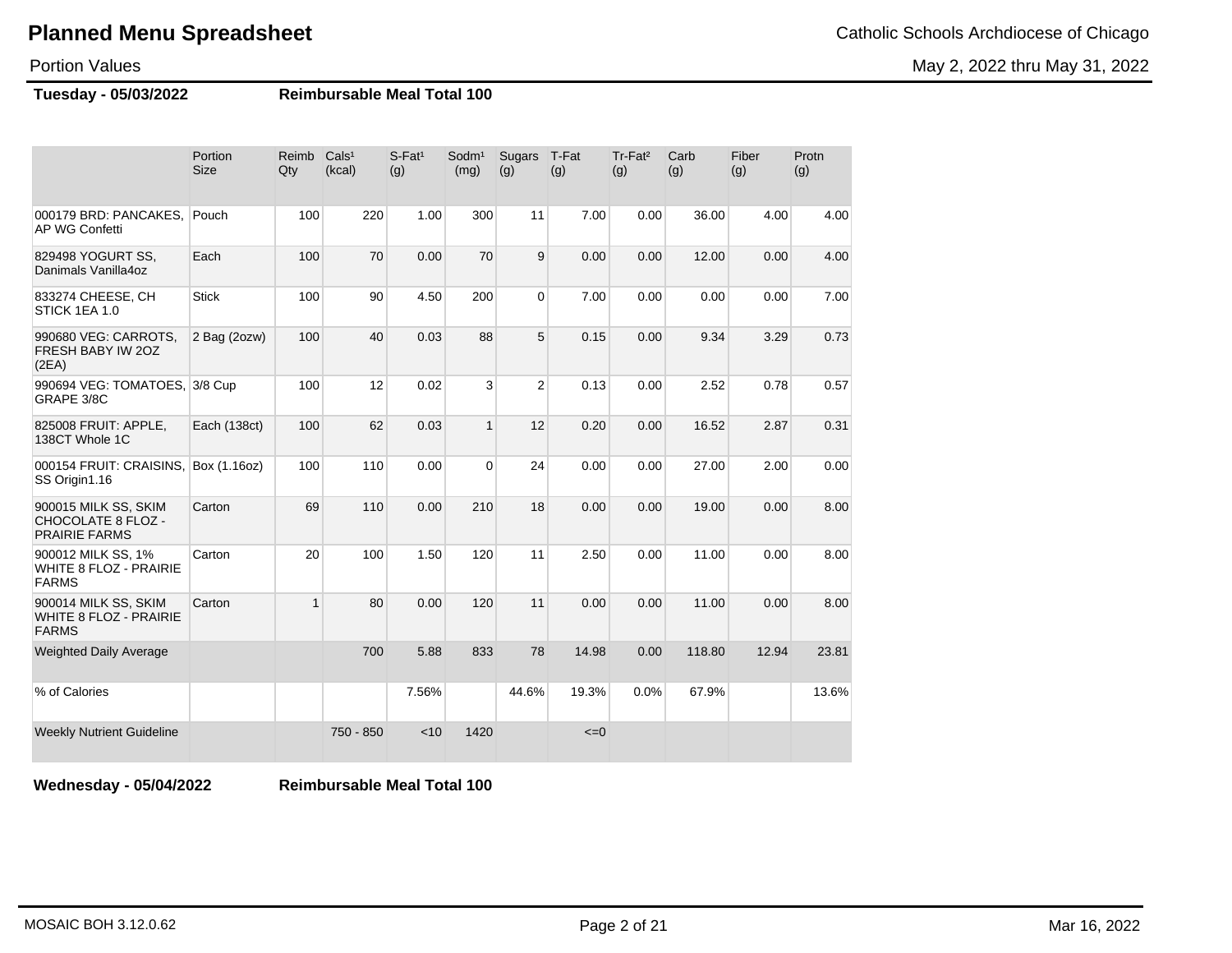Portion Values

May 2, 2022 thru May 31, 2022

|                                                                       | Portion<br><b>Size</b> | Reimb<br>Qty | Cals <sup>1</sup><br>(kcal) | $S$ -Fat <sup>1</sup><br>(g) | Sodm <sup>1</sup><br>(mg) | <b>Sugars</b><br>(g) | T-Fat<br>(g) | Tr-Fat <sup>2</sup><br>(g) | Carb<br>(g) | Fiber<br>(g) | Protn<br>(g) |
|-----------------------------------------------------------------------|------------------------|--------------|-----------------------------|------------------------------|---------------------------|----------------------|--------------|----------------------------|-------------|--------------|--------------|
| 990711 SALAD, THAM<br>C/BPEPP ITALIAN AP<br><b>ROM 2.25</b>           | Each                   | 100          | 208                         | 5.74                         | 650                       | 1                    | 12.71        | 0.00                       | 3.18        | 0.79         | 18.70        |
| 990650 Breadstick WG<br>1BG (1EA)(Alpha) - Indiv<br>Overwrapped       | Each                   | 100          | 70                          | 0.00                         | 140                       | $\overline{1}$       | 1.00         | 0.00                       | 14.00       | 1.50         | 3.00         |
| 833328 COND PC,<br>DRESSING ITALIAN FF<br>12G (PPI)                   | Packet                 | 100          | 5                           | 0.00                         | 120                       | $\Omega$             | 0.00         | 0.00                       | 1.00        | 0.00         | 0.00         |
| 990583 VEG: PEPPERS,<br><b>GREEN JULIENNE AP</b><br>1/4c              | <b>1/4 Cup</b>         | 100          | 5                           | 0.01                         | $\mathbf{1}$              | $\mathbf{1}$         | 0.04         | 0.00                       | 1.19        | 0.44         | 0.22         |
| 831434 VEG: CARROTS,<br>FRESH BABY IW 20Z                             | Bag (2ozw)             | 100          | 20                          | 0.01                         | 44                        | 3                    | 0.07         | 0.00                       | 4.67        | 1.64         | 0.36         |
| 000108 FRUIT: CUP SS,<br>APPLESC CINN UNSWT<br>SHLF-STBL 1/2C         | Each (1/2c)            | 100          | 50                          | 0.00                         | $\mathbf 0$               | 12                   | 0.00         | 0.00                       | 14.00       | 1.00         | 0.00         |
| 826346 JUICE SS, Orange<br>100% 4oz Cart                              | Each                   | 100          | 50                          | 0.00                         | 15                        | 10                   | 0.00         | 0.00                       | 12.00       | 0.00         | 1.00         |
| 831720 BRD: CRACK SS,<br>Bear GrhmCinnWG                              | Package                | 100          | 120                         | 0.00                         | 115                       | $\overline{7}$       | 4.00         | 0.00                       | 20.00       | 1.00         | 2.00         |
| 900015 MILK SS, SKIM<br>CHOCOLATE 8 FLOZ -<br><b>PRAIRIE FARMS</b>    | Carton                 | 69           | 110                         | 0.00                         | 210                       | 18                   | 0.00         | 0.00                       | 19.00       | 0.00         | 8.00         |
| 900014 MILK SS, SKIM<br><b>WHITE 8 FLOZ - PRAIRIE</b><br><b>FARMS</b> | Carton                 | 20           | 80                          | 0.00                         | 120                       | 11                   | 0.00         | 0.00                       | 11.00       | 0.00         | 8.00         |
| 900012 MILK SS, 1%<br><b>WHITE 8 FLOZ - PRAIRIE</b><br><b>FARMS</b>   | Carton                 | $\mathbf{1}$ | 100                         | 1.50                         | 120                       | 11                   | 2.50         | 0.00                       | 11.00       | 0.00         | 8.00         |
| <b>Weighted Daily Average</b>                                         |                        |              | 621                         | 5.78                         | 1255                      | 49                   | 17.86        | 0.00                       | 85.47       | 6.38         | 32.49        |
| % of Calories                                                         |                        |              |                             | 8.38%                        |                           | 31.6%                | 25.9%        | 0.0%                       | 55.1%       |              | 20.9%        |
| <b>Weekly Nutrient Guideline</b>                                      |                        |              | 750 - 850                   | $<$ 10                       | 1420                      |                      | $\leq=0$     |                            |             |              |              |

**Thursday - 05/05/2022 Reimbursable Meal Total 100**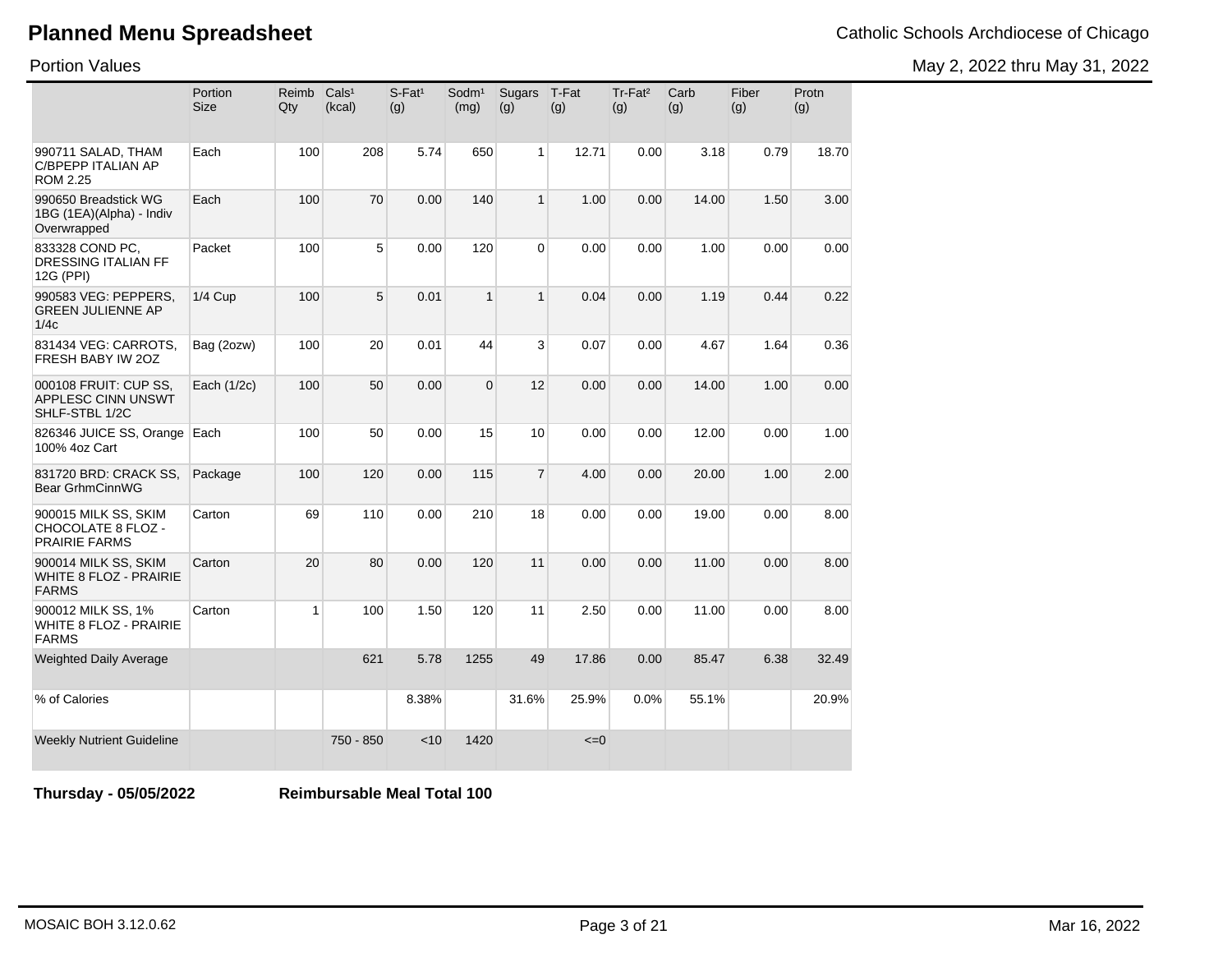May 2, 2022 thru May 31, 2022

Portion Values

|                                                                       | Portion<br><b>Size</b> | Reimb<br>Qty | Cals <sup>1</sup><br>(kcal) | S-Fat <sup>1</sup><br>(g) | Sodm <sup>1</sup><br>(mg) | Sugars<br>(g) | T-Fat<br>(g) | Tr-Fat <sup>2</sup><br>(g) | Carb<br>(g) | Fiber<br>(g) | Protn<br>(g) |
|-----------------------------------------------------------------------|------------------------|--------------|-----------------------------|---------------------------|---------------------------|---------------|--------------|----------------------------|-------------|--------------|--------------|
| 990569 SDW BD, CHam<br>PV WG 2.0 (2BG) (ALPHA)                        | Sandwich               | 100          | 321                         | 6.52                      | 823                       | 3             | 13.56        | 0.00                       | 29.02       | 2.00         | 21.10        |
| 825862 COND PC Mustard Each<br>6g                                     |                        | 100          | 0                           | 0.00                      | 65                        | $\Omega$      | 0.00         | 0.00                       | 1.00        | 0.00         | 0.00         |
| 000099 VEG: SALAD,<br>Bean Three 3/4 c                                | $3/4$ cup              | 100          | 116                         | 0.02                      | 245                       | 4             | 2.99         | $*0.00$                    | 17.90       | 5.97         | 5.22         |
| 831434 VEG: CARROTS,<br>FRESH BABY IW 20Z                             | Bag (2ozw)             | 100          | 20                          | 0.01                      | 44                        | 3             | 0.07         | 0.00                       | 4.67        | 1.64         | 0.36         |
| 826581 FRUIT: ORANGE<br>138ct Whole 1/2c                              | Each(138ct)            | 100          | 47                          | 0.02                      | $\Omega$                  | 9             | 0.12         | 0.00                       | 11.73       | 2.40         | 0.94         |
| 826343 JUICE SS,<br>Grape100% 4oz Cart                                | Each                   | 100          | 80                          | 0.00                      | 15                        | 18            | 0.00         | 0.00                       | 18.00       | 0.00         | 1.00         |
| 831142 BRD: CRACK SS,<br><b>Bug Bites CinWG</b>                       | Package                | 100          | 120                         | 1.00                      | 115                       | 8             | 3.50         | 0.00                       | 21.00       | 1.00         | 2.00         |
| 900015 MILK SS, SKIM<br>CHOCOLATE 8 FLOZ -<br><b>PRAIRIE FARMS</b>    | Carton                 | 69           | 110                         | 0.00                      | 210                       | 18            | 0.00         | 0.00                       | 19.00       | 0.00         | 8.00         |
| 900012 MILK SS, 1%<br><b>WHITE 8 FLOZ - PRAIRIE</b><br><b>FARMS</b>   | Carton                 | 20           | 100                         | 1.50                      | 120                       | 11            | 2.50         | 0.00                       | 11.00       | 0.00         | 8.00         |
| 900014 MILK SS, SKIM<br><b>WHITE 8 FLOZ - PRAIRIE</b><br><b>FARMS</b> | Carton                 | $\mathbf{1}$ | 80                          | 0.00                      | 120                       | 11            | 0.00         | 0.00                       | 11.00       | 0.00         | 8.00         |
| <b>Weighted Daily Average</b>                                         |                        |              | 801                         | 7.87                      | 1477                      | 59            | 20.74        | $*0.00$                    | 118.74      | 13.01        | 37.83        |
| % of Calories                                                         |                        |              |                             | 8.84%                     |                           | 29.5%         | 23.3%        | $*0.0\%$                   | 59.3%       |              | 18.9%        |
| <b>Weekly Nutrient Guideline</b>                                      |                        |              | 750 - 850                   | < 10                      | 1420                      |               | $\leq=0$     |                            |             |              |              |

**Friday - 05/06/2022 Reimbursable Meal Total 100**

|                                           | Portion<br><b>Size</b> | Reimb<br>Qty | Cals <sup>1</sup><br>(kcal) | $S$ -Fat <sup>1</sup><br>(g) | Sodm <sup>1</sup><br>(mg) | Sugars T-Fat<br>(g) | (g)  | $Tr-Fat2$<br>(g) | Carb<br>(g) | Fiber<br>(g) | Protn<br>(g) |
|-------------------------------------------|------------------------|--------------|-----------------------------|------------------------------|---------------------------|---------------------|------|------------------|-------------|--------------|--------------|
| 990643 SALAD, T.HAM<br>TKY CH MZ AP W 2.0 | Each                   | 100          | 175                         | 5.25                         | 489                       | 2                   | 9.42 | 0.00             | 4.41        | 0.86         | 16.53        |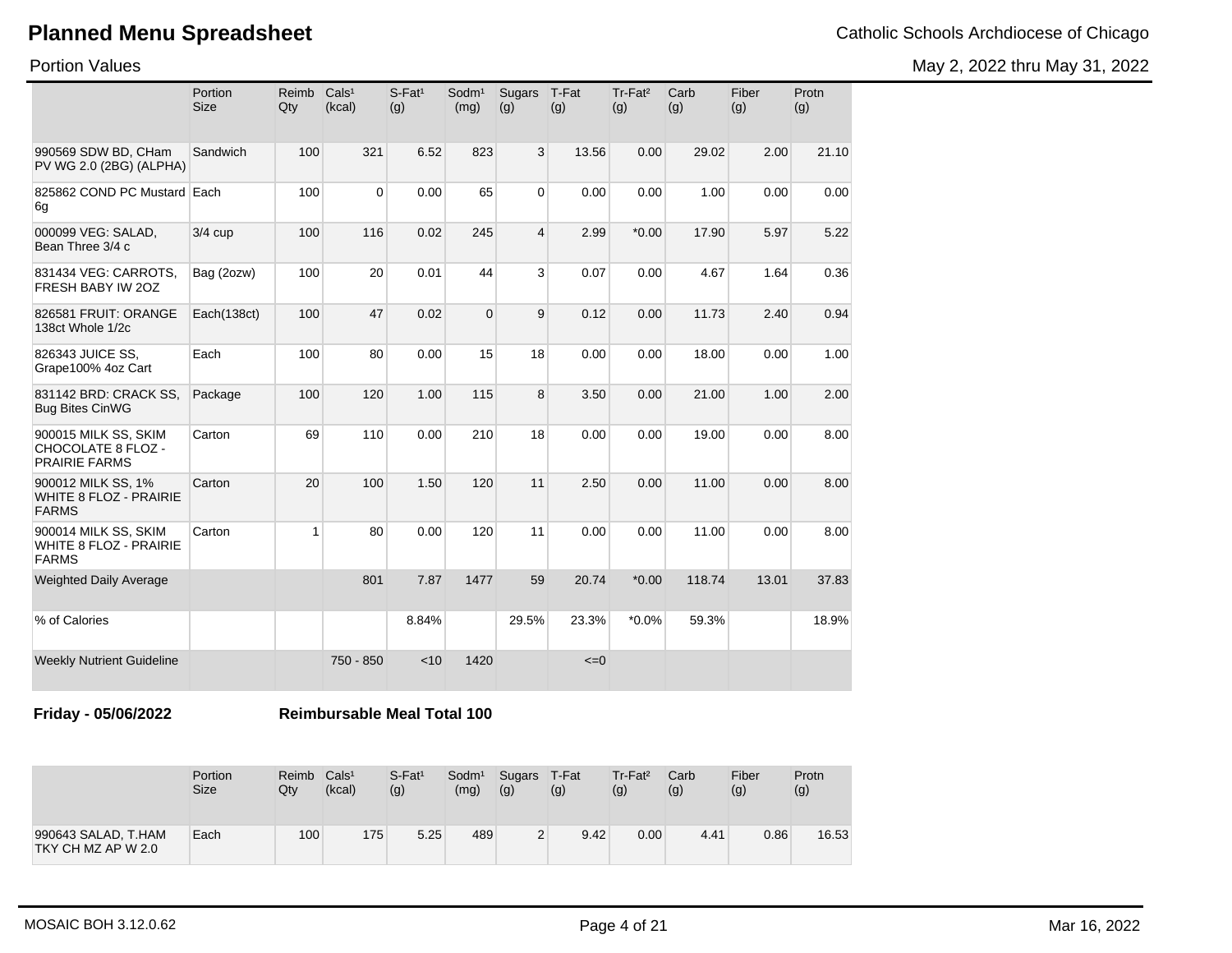Portion Values

May 2, 2022 thru May 31, 2022

|                                                                     | Portion<br><b>Size</b> | Reimb<br>Qty | Cals <sup>1</sup><br>(kcal) | $S-Fat1$<br>(g) | Sodm <sup>1</sup><br>(mg) | <b>Sugars</b><br>(g) | T-Fat<br>(g) | Tr-Fat <sup>2</sup><br>(g) | Carb<br>(g) | Fiber<br>(g) | Protn<br>(g) |
|---------------------------------------------------------------------|------------------------|--------------|-----------------------------|-----------------|---------------------------|----------------------|--------------|----------------------------|-------------|--------------|--------------|
| 990653 Roll, DinnerWheat<br>WG 1EA(Alpha) -Indiv<br>Overwrapped     | each                   | 100          | 80                          | 0.00            | 160                       | 1                    | 1.50         | 0.00                       | 14.00       | 1.00         | 3.00         |
| 826059 COND PC,<br><b>DRESSING RANCH 12G</b><br>(HEINZ)             | Each                   | 100          | 49                          | 0.76            | 101                       | $\mathbf{1}$         | 4.92         | 0.10                       | 0.91        | 0.02         | 0.10         |
| 990723 VEG: CELERY,<br>STICKS IW 50/2OZ DOD                         | Bag (2ozw)             | 100          | 8                           | 0.02            | 45                        | 1                    | 0.10         | 0.00                       | 1.68        | 0.91         | 0.39         |
| 831434 VEG: CARROTS,<br>FRESH BABY IW 20Z                           | Bag (2ozw)             | 100          | 20                          | 0.01            | 44                        | 3                    | 0.07         | 0.00                       | 4.67        | 1.64         | 0.36         |
| 825008 FRUIT: APPLE,<br>138CT Whole 1C                              | Each (138ct)           | 100          | 62                          | 0.03            | $\mathbf{1}$              | 12                   | 0.20         | 0.00                       | 16.52       | 2.87         | 0.31         |
| 826340 JUICE SS, Frt Bld<br>100% 4oz Crt                            | Each                   | 100          | 60                          | 0.00            | 10                        | 13                   | 0.00         | 0.00                       | 14.00       | 0.00         | 0.00         |
| 825953 BRD: CRACK SS,<br>GFishChd.75ozWG                            | Package                | 100          | 100                         | 0.50            | 170                       | $\Omega$             | 4.00         | 0.00                       | 14.00       | 1.00         | 2.00         |
| 900015 MILK SS, SKIM<br>CHOCOLATE 8 FLOZ -<br><b>PRAIRIE FARMS</b>  | Carton                 | 69           | 110                         | 0.00            | 210                       | 18                   | 0.00         | 0.00                       | 19.00       | 0.00         | 8.00         |
| 900012 MILK SS, 1%<br><b>WHITE 8 FLOZ - PRAIRIE</b><br><b>FARMS</b> | Carton                 | 20           | 100                         | 1.50            | 120                       | 11                   | 2.50         | 0.00                       | 11.00       | 0.00         | 8.00         |
| 900014 MILK SS, SKIM<br>WHITE 8 FLOZ - PRAIRIE<br><b>FARMS</b>      | Carton                 | $\mathbf{1}$ | 80                          | 0.00            | 120                       | 11                   | 0.00         | 0.00                       | 11.00       | 0.00         | 8.00         |
| <b>Weighted Daily Average</b>                                       |                        |              | 651                         | 6.89            | 1191                      | 47                   | 20.72        | 0.10                       | 85.62       | 8.30         | 29.89        |
| % of Calories                                                       |                        |              |                             | 9.53%           |                           | 28.9%                | 28.6%        | 0.1%                       | 52.6%       |              | 18.4%        |
| <b>Weekly Nutrient Guideline</b>                                    |                        |              | 750 - 850                   | < 10            | 1420                      |                      | $\leq=0$     |                            |             |              |              |

**Monday - 05/09/2022 Reimbursable Meal Total 100**

|                                              | Portion     | <b>Reimb</b> | Cals <sup>1</sup> | $S$ -Fat <sup>1</sup> | Sodm <sup>1</sup> | Sugars | T-Fat | Tr-Fat <sup>2</sup> | Carb  | Fiber | Protn |
|----------------------------------------------|-------------|--------------|-------------------|-----------------------|-------------------|--------|-------|---------------------|-------|-------|-------|
|                                              | <b>Size</b> | Qty          | (kcal)            | (g)                   | (mg)              | (g)    | (g)   | (g)                 | (g)   | (g)   | (g)   |
| 990369 Danimals,<br>Strawberry Banana Yogurt | ea          | 100          | 70 <sub>1</sub>   | 0.00                  | 70 <sub>1</sub>   | 9      | 0.00  | 0.00                | 12.00 | 0.00  | 4.00  |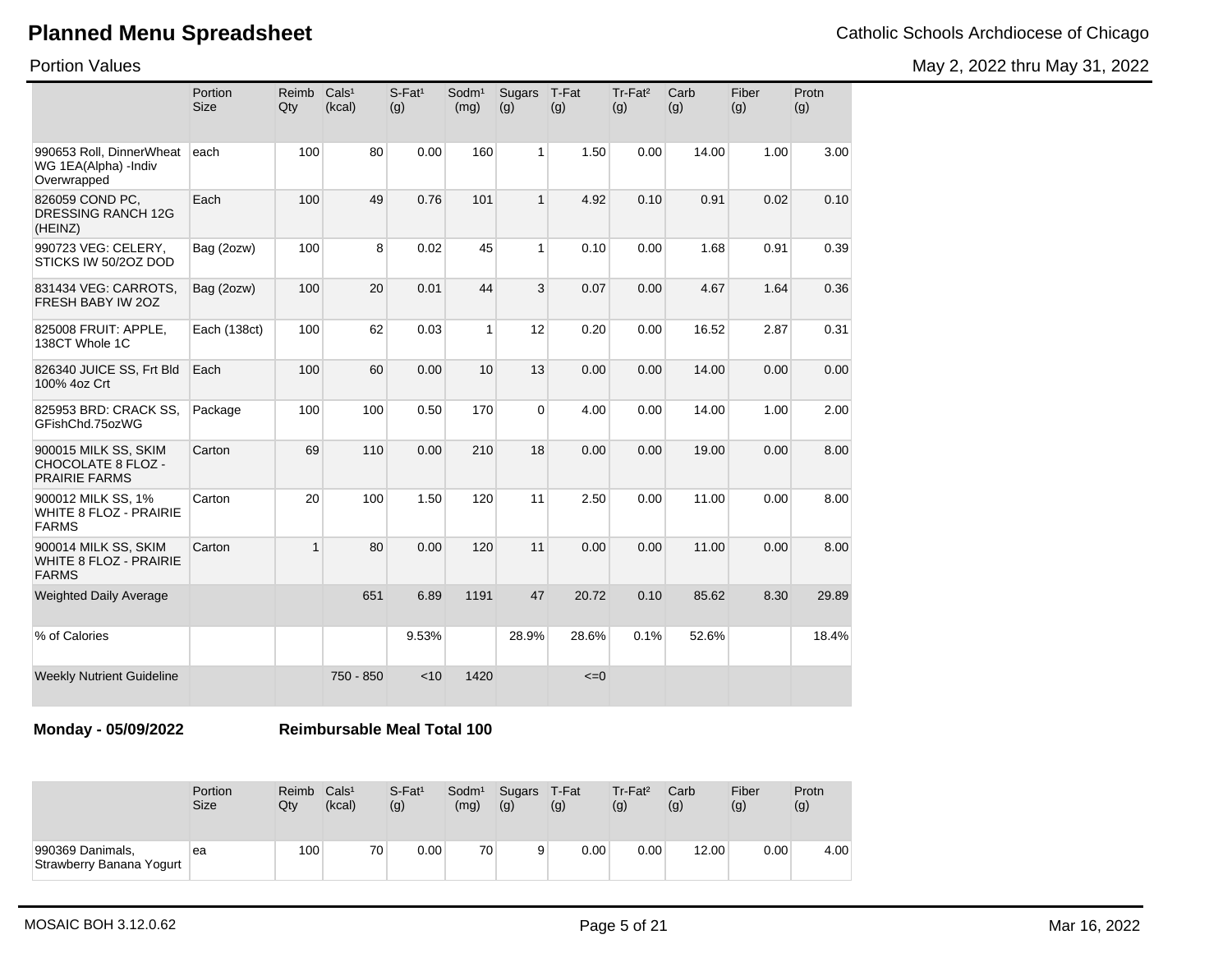May 2, 2022 thru May 31, 2022

Portion Values

|                                                                       | Portion<br><b>Size</b> | Reimb<br>Qty | Cals <sup>1</sup><br>(kcal) | S-Fat <sup>1</sup><br>(g) | Sodm <sup>1</sup><br>(mg) | Sugars<br>(g)  | T-Fat<br>(g) | Tr-Fat <sup>2</sup><br>(g) | Carb<br>(g) | Fiber<br>(g) | Protn<br>(g) |
|-----------------------------------------------------------------------|------------------------|--------------|-----------------------------|---------------------------|---------------------------|----------------|--------------|----------------------------|-------------|--------------|--------------|
| 831305 BRD: MUF AP,<br>Blueb 2ozWG (1BG)                              | Muffin                 | 100          | 190                         | 2.00                      | 130                       | 16             | 6.00         | 0.00                       | 30.00       | 2.00         | 3.00         |
| 829216 CHEESE, MZ<br>String LF 1ea 1.0                                | <b>Stick</b>           | 100          | 60                          | 2.00                      | 200                       | $\mathbf{1}$   | 3.00         | 0.00                       | 1.00        | 0.00         | 7.00         |
| 990694 VEG: TOMATOES, 3/8 Cup<br>GRAPE 3/8C                           |                        | 100          | 12                          | 0.02                      | 3                         | $\overline{2}$ | 0.13         | 0.00                       | 2.52        | 0.78         | 0.57         |
| 990680 VEG: CARROTS,<br>FRESH BABY IW 20Z<br>(2EA)                    | 2 Bag (2ozw)           | 100          | 40                          | 0.03                      | 88                        | 5              | 0.15         | 0.00                       | 9.34        | 3.29         | 0.73         |
| 000124 FRUIT: PEARS<br>150 ct.                                        | Each (150ct)           | 100          | 67                          | 0.03                      | $\mathbf{1}$              | 12             | 0.17         | 0.00                       | 17.97       | 3.66         | 0.42         |
| 826340 JUICE SS, Frt Bld<br>100% 4oz Crt                              | Each                   | 100          | 60                          | 0.00                      | 10                        | 13             | 0.00         | 0.00                       | 14.00       | 0.00         | 0.00         |
| 831141 BRD: CRACK SS,<br>ScoobyDoo CinWG                              | Package                | 100          | 120                         | 1.00                      | 115                       | 8              | 3.50         | 0.00                       | 21.00       | 1.00         | 2.00         |
| 900015 MILK SS, SKIM<br>CHOCOLATE 8 FLOZ -<br><b>PRAIRIE FARMS</b>    | Carton                 | 69           | 110                         | 0.00                      | 210                       | 18             | 0.00         | 0.00                       | 19.00       | 0.00         | 8.00         |
| 900012 MILK SS, 1%<br><b>WHITE 8 FLOZ - PRAIRIE</b><br><b>FARMS</b>   | Carton                 | 20           | 100                         | 1.50                      | 120                       | 11             | 2.50         | 0.00                       | 11.00       | 0.00         | 8.00         |
| 900014 MILK SS, SKIM<br><b>WHITE 8 FLOZ - PRAIRIE</b><br><b>FARMS</b> | Carton                 | 1            | 80                          | 0.00                      | 120                       | 11             | 0.00         | 0.00                       | 11.00       | 0.00         | 8.00         |
| <b>Weighted Daily Average</b>                                         |                        |              | 715                         | 5.37                      | 788                       | 80             | 13.44        | 0.00                       | 123.25      | 10.72        | 24.92        |
| % of Calories                                                         |                        |              |                             | 6.76%                     |                           | 44.8%          | 16.9%        | 0.0%                       | 69.0%       |              | 13.9%        |
| <b>Weekly Nutrient Guideline</b>                                      |                        |              | 750 - 850                   | < 10                      | 1420                      |                | $\leq=0$     |                            |             |              |              |

**Tuesday - 05/10/2022 Reimbursable Meal Total 100**

|                                                                | Portion     | Reimb | Cals <sup>1</sup> | $S$ -Fat <sup>1</sup> | Sodm <sup>1</sup> | Sugars | T-Fat | $Tr-Fat2$ | Carb  | Fiber             | Protn |
|----------------------------------------------------------------|-------------|-------|-------------------|-----------------------|-------------------|--------|-------|-----------|-------|-------------------|-------|
|                                                                | <b>Size</b> | Qtv   | (kcal)            | (g)                   | (mg)              | (g)    | (g)   | (g)       | (g)   | (g)               | (g)   |
| 990644 PACK: PEPP<br>CHXBF, CH CUBES,<br>FLTBRD MINI WG 2(1BG) | Pack        | 100   | 320               | 9.31                  | 917               |        | 21.83 | 0.00      | 14.07 | 1.00 <sub>1</sub> | 17.49 |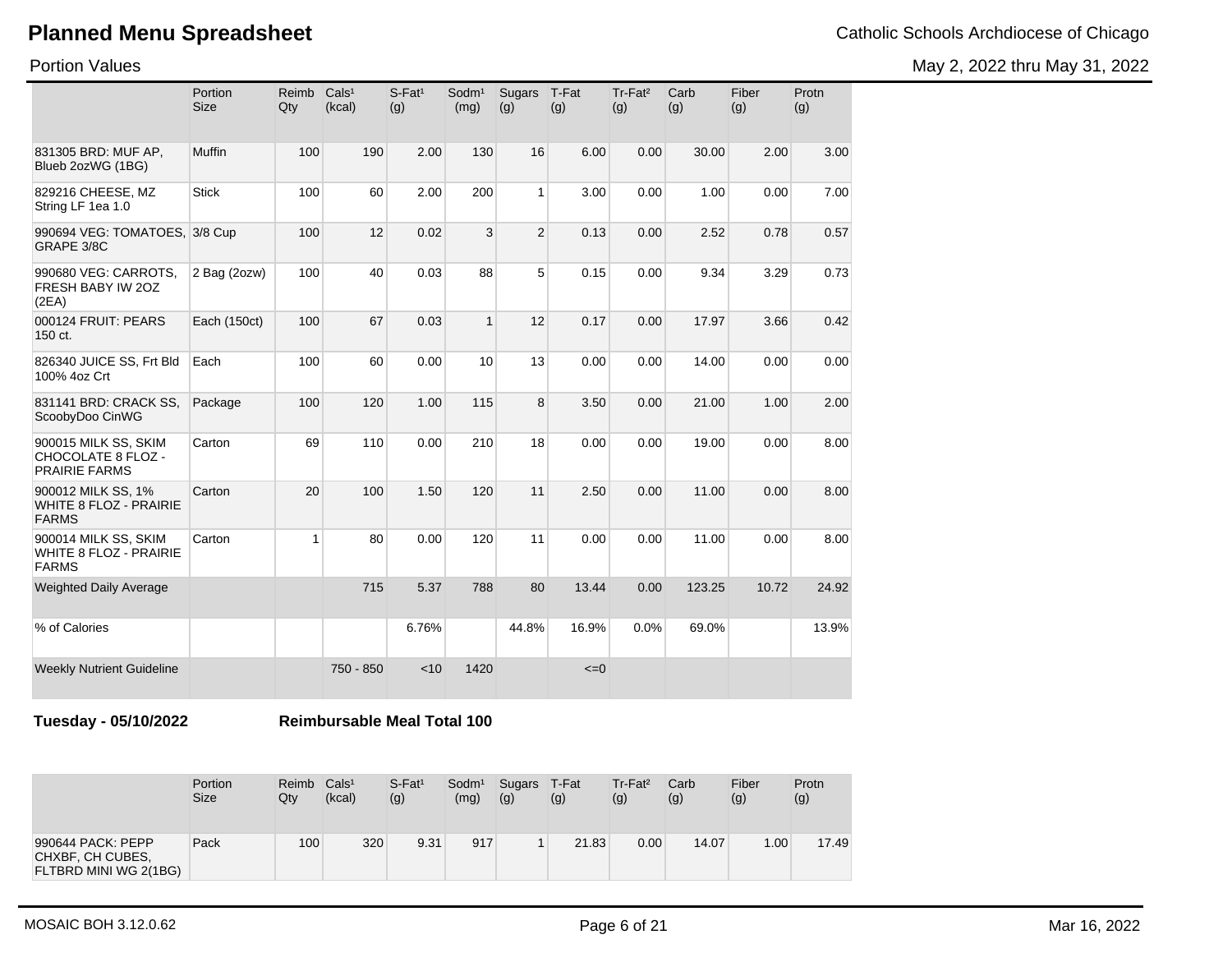Portion Values

May 2, 2022 thru May 31, 2022

|                                                                           | Portion<br><b>Size</b> | Reimb<br>Qty | Cals <sup>1</sup><br>(kcal) | $S$ -Fat <sup>1</sup><br>(g) | Sodm <sup>1</sup><br>(mg) | <b>Sugars</b><br>(g) | T-Fat<br>(g) | Tr-Fat <sup>2</sup><br>(g) | Carb<br>(g) | Fiber<br>(g) | Protn<br>(g) |
|---------------------------------------------------------------------------|------------------------|--------------|-----------------------------|------------------------------|---------------------------|----------------------|--------------|----------------------------|-------------|--------------|--------------|
| 990551 VEG: SALAD,<br>POTATO AP 3/4C (1/2C<br>VEG)                        | 3/4 Cup                | 100          | 330                         | 3.00                         | 810                       | 11                   | 18.01        | 0.00                       | 40.52       | 4.50         | 3.00         |
| 990680 VEG: CARROTS,<br>FRESH BABY IW 20Z<br>(2EA)                        | 2 Bag (2ozw)           | 100          | 40                          | 0.03                         | 88                        | 5                    | 0.15         | 0.00                       | 9.34        | 3.29         | 0.73         |
| 826581 FRUIT: ORANGE<br>138ct Whole 1/2c                                  | Each(138ct)            | 100          | 47                          | 0.02                         | $\Omega$                  | 9                    | 0.12         | 0.00                       | 11.73       | 2.40         | 0.94         |
| 826337 JUICE SS, Apple<br>100% 4oz Cart                                   | Each                   | 100          | 60                          | 0.00                         | 15                        | 13                   | 0.00         | 0.00                       | 14.00       | 0.00         | 0.00         |
| 825962 BRD: CRACK SS.<br>GFishPrtz .75oz                                  | Package                | 100          | 90                          | 0.00                         | 200                       | $\Omega$             | 1.50         | 0.00                       | 16.00       | 1.00         | 2.00         |
| 900015 MILK SS, SKIM<br><b>CHOCOLATE 8 FLOZ -</b><br><b>PRAIRIE FARMS</b> | Carton                 | 69           | 110                         | 0.00                         | 210                       | 18                   | 0.00         | 0.00                       | 19.00       | 0.00         | 8.00         |
| 900012 MILK SS, 1%<br><b>WHITE 8 FLOZ - PRAIRIE</b><br><b>FARMS</b>       | Carton                 | 20           | 100                         | 1.50                         | 120                       | 11                   | 2.50         | 0.00                       | 11.00       | 0.00         | 8.00         |
| 900014 MILK SS, SKIM<br><b>WHITE 8 FLOZ - PRAIRIE</b><br><b>FARMS</b>     | Carton                 | $\mathbf{1}$ | 80                          | 0.00                         | 120                       | 11                   | 0.00         | 0.00                       | 11.00       | 0.00         | 8.00         |
| <b>Weighted Daily Average</b>                                             |                        |              | 983                         | 12.65                        | 2201                      | 54                   | 42.11        | 0.00                       | 121.07      | 12.19        | 31.35        |
| % of Calories                                                             |                        |              |                             | 11.58%                       |                           | 22.0%                | 38.6%        | 0.0%                       | 49.3%       |              | 12.8%        |
| <b>Weekly Nutrient Guideline</b>                                          |                        |              | 750 - 850                   | < 10                         | 1420                      |                      | $\leq=0$     |                            |             |              |              |

**Wednesday - 05/11/2022 Reimbursable Meal Total 100**

|                                                                  | Portion<br><b>Size</b> | Reimb<br>Qty | Cals <sup>1</sup><br>(kcal) | $S$ -Fat <sup>1</sup><br>(g) | Sodm <sup>1</sup><br>(mg) | Sugars<br>(g) | T-Fat<br>(g) | $Tr-Fat2$<br>(g) | Carb<br>(g) | Fiber<br>(g) | Protn<br>(g) |
|------------------------------------------------------------------|------------------------|--------------|-----------------------------|------------------------------|---------------------------|---------------|--------------|------------------|-------------|--------------|--------------|
| 990673 SDW HD, TKY<br>(JENNIE-O SLICED) PV<br>WG 2 (2BG) (ALPHA) | Sandwich               | 100          | 308                         | 5.42                         | 728                       | 3             | 12.00        | 0.00             | 29.00       | 2.50         | 22.17        |
| 825862 COND PC Mustard Each<br>6g                                |                        | 100          | $\Omega$                    | 0.00                         | 65                        | 0             | 0.00         | 0.00             | 1.00        | 0.00         | 0.00         |
| 000099 VEG: SALAD,<br>Bean Three 3/4 c                           | $3/4$ cup              | 100          | 116                         | 0.02                         | 245                       | 4             | 2.99         | $*0.00$          | 17.90       | 5.97         | 5.22         |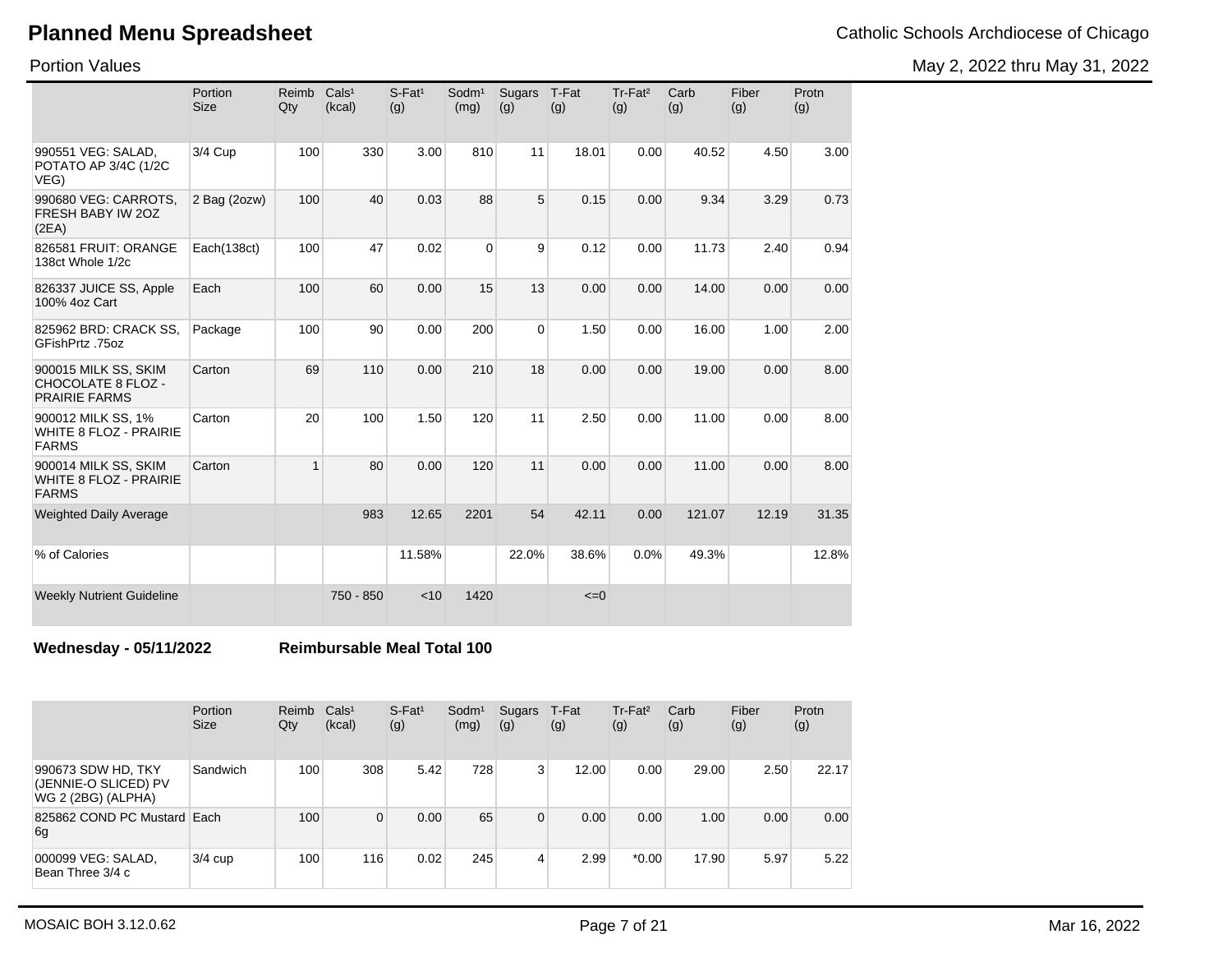Portion Values

|                                                                       | Portion<br><b>Size</b> | Reimb<br>Qty | Cals <sup>1</sup><br>(kcal) | $S$ -Fat <sup>1</sup><br>(g) | Sodm <sup>1</sup><br>(mg) | Sugars<br>(g) | T-Fat<br>(g) | Tr-Fat <sup>2</sup><br>(g) | Carb<br>(g) | Fiber<br>(g) | Protn<br>(g) |
|-----------------------------------------------------------------------|------------------------|--------------|-----------------------------|------------------------------|---------------------------|---------------|--------------|----------------------------|-------------|--------------|--------------|
| 831434 VEG: CARROTS,<br>FRESH BABY IW 20Z                             | Bag (2ozw)             | 100          | 20                          | 0.01                         | 44                        | 3             | 0.07         | 0.00                       | 4.67        | 1.64         | 0.36         |
| 832571 FRUIT: APPLE,<br>Slcd IW 2oz                                   | Each                   | 100          | 30                          | 0.00                         | $\Omega$                  | 6             | 0.00         | 0.00                       | 7.00        | 1.00         | 0.00         |
| 833552 FRUIT: CRAISINS, Each (1.16oz)<br>SS Orange 1.16               |                        | 100          | 110                         | 0.00                         | $\mathbf{0}$              | 24            | 0.00         | 0.00                       | 27.00       | 2.00         | 0.00         |
| 900015 MILK SS, SKIM<br>CHOCOLATE 8 FLOZ -<br><b>PRAIRIE FARMS</b>    | Carton                 | 69           | 110                         | 0.00                         | 210                       | 18            | 0.00         | 0.00                       | 19.00       | 0.00         | 8.00         |
| 900012 MILK SS, 1%<br><b>WHITE 8 FLOZ - PRAIRIE</b><br><b>FARMS</b>   | Carton                 | 20           | 100                         | 1.50                         | 120                       | 11            | 2.50         | 0.00                       | 11.00       | 0.00         | 8.00         |
| 900014 MILK SS, SKIM<br><b>WHITE 8 FLOZ - PRAIRIE</b><br><b>FARMS</b> | Carton                 | 1            | 80                          | 0.00                         | 120                       | 11            | 0.00         | 0.00                       | 11.00       | 0.00         | 8.00         |
| <b>Weighted Daily Average</b>                                         |                        |              | 681                         | 5.75                         | 1252                      | 54            | 15.56        | $*0.00$                    | 101.99      | 13.12        | 34.96        |
| % of Calories                                                         |                        |              |                             | 7.60%                        |                           | 31.7%         | 20.6%        | $*0.0\%$                   | 59.9%       |              | 20.5%        |
| <b>Weekly Nutrient Guideline</b>                                      |                        |              | 750 - 850                   | < 10                         | 1420                      |               | $\leq=0$     |                            |             |              |              |

#### **Thursday - 05/12/2022 Reimbursable Meal Total 100**

|                                                                               | Portion<br><b>Size</b> | Reimb<br>Qty | Cals <sup>1</sup><br>(kcal) | $S$ -Fat <sup>1</sup><br>(g) | Sodm <sup>1</sup><br>(mg) | Sugars<br>(g)  | T-Fat<br>(g) | Tr-Fat <sup>2</sup><br>(g) | Carb<br>(g) | Fiber<br>(g) | Protn<br>(g) |
|-------------------------------------------------------------------------------|------------------------|--------------|-----------------------------|------------------------------|---------------------------|----------------|--------------|----------------------------|-------------|--------------|--------------|
| 990738 SALAD, ChixPop<br>CH AP ROMAINE 2.5<br>(1BG)                           | Each                   | 100          | 315                         | 5.79                         | 486                       | 1 <sub>1</sub> | 19.04        | 0.00                       | 16.87       | 3.85         | 18.87        |
| 990653 Roll, DinnerWheat<br>WG 1EA(Alpha) - Indiv<br>Overwrapped              | each                   | 100          | 80                          | 0.00                         | 160                       | 1              | 1.50         | 0.00                       | 14.00       | 1.00         | 3.00         |
| 833326 COND PC,<br><b>DRESSING RANCH</b><br><b>BUTTERMILK FF 12G</b><br>(PPI) | Each                   | 100          | 10                          | 0.00                         | 125                       | $\mathbf{1}$   | 0.00         | 0.00                       | 2.00        | 0.00         | 0.00         |
| 990723 VEG: CELERY,<br>STICKS IW 50/2OZ DOD                                   | Bag (2ozw)             | 100          | 8                           | 0.02                         | 45                        | 1              | 0.10         | 0.00                       | 1.68        | 0.91         | 0.39         |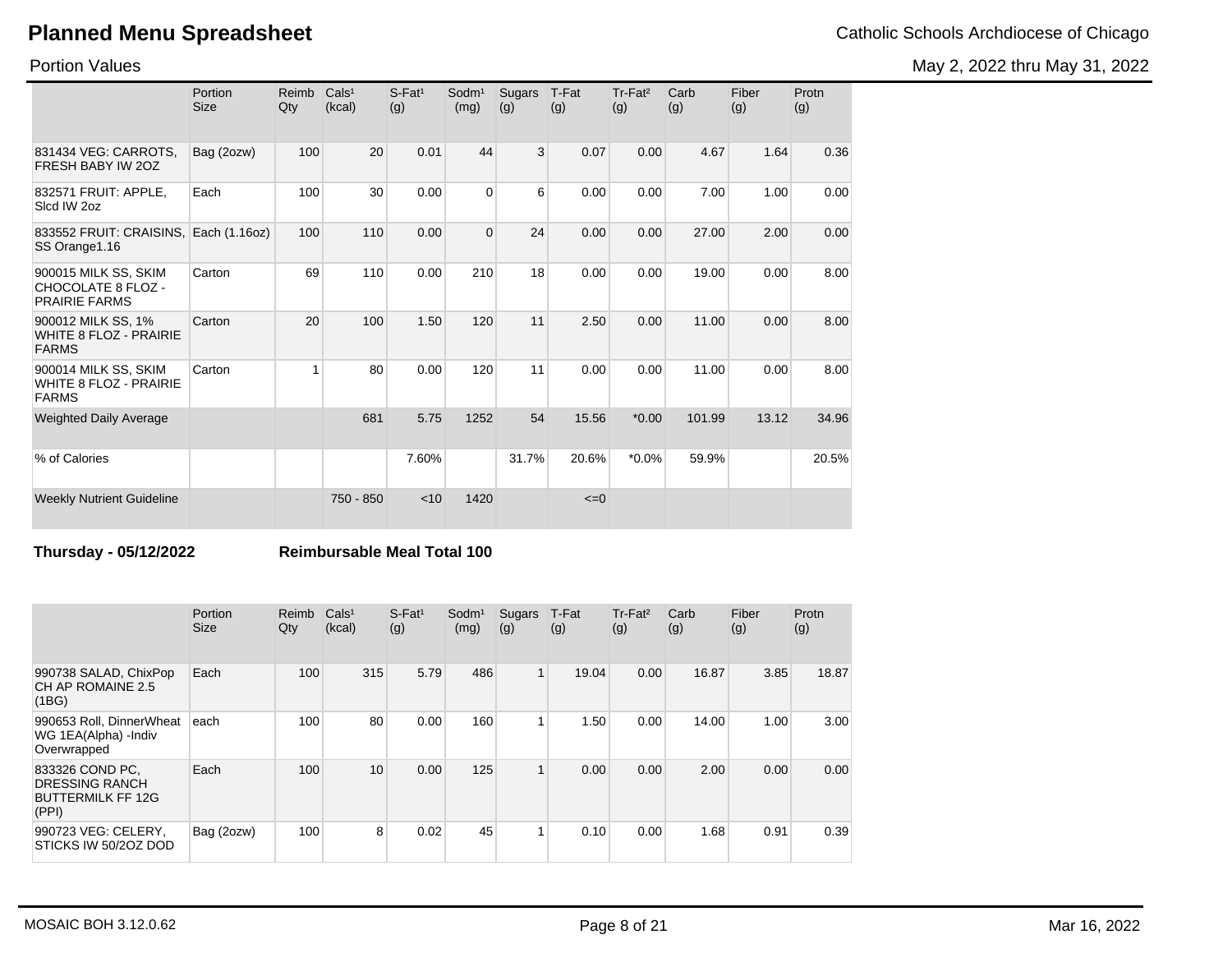May 2, 2022 thru May 31, 2022

Portion Values

|                                                                       | Portion<br><b>Size</b> | Reimb<br>Qty | Cals <sup>1</sup><br>(kcal) | $S$ -Fat <sup>1</sup><br>(g) | Sodm <sup>1</sup><br>(mg) | Sugars<br>(g)  | T-Fat<br>(g) | Tr-Fat <sup>2</sup><br>(g) | Carb<br>(g) | Fiber<br>(g) | Protn<br>(g) |
|-----------------------------------------------------------------------|------------------------|--------------|-----------------------------|------------------------------|---------------------------|----------------|--------------|----------------------------|-------------|--------------|--------------|
| 831434 VEG: CARROTS,<br>FRESH BABY IW 20Z                             | Bag (2ozw)             | 100          | 20                          | 0.01                         | 44                        | 3              | 0.07         | 0.00                       | 4.67        | 1.64         | 0.36         |
| 825008 FRUIT: APPLE.<br>138CT Whole 1C                                | Each (138ct)           | 100          | 62                          | 0.03                         | $\mathbf{1}$              | 12             | 0.20         | 0.00                       | 16.52       | 2.87         | 0.31         |
| 826346 JUICE SS, Orange Each<br>100% 4oz Cart                         |                        | 100          | 50                          | 0.00                         | 15                        | 10             | 0.00         | 0.00                       | 12.00       | 0.00         | 1.00         |
| 831720 BRD: CRACK SS,<br>Bear GrhmCinnWG                              | Package                | 100          | 120                         | 0.00                         | 115                       | $\overline{7}$ | 4.00         | 0.00                       | 20.00       | 1.00         | 2.00         |
| 900015 MILK SS, SKIM<br>CHOCOLATE 8 FLOZ -<br><b>PRAIRIE FARMS</b>    | Carton                 | 69           | 110                         | 0.00                         | 210                       | 18             | 0.00         | 0.00                       | 19.00       | 0.00         | 8.00         |
| 900014 MILK SS, SKIM<br><b>WHITE 8 FLOZ - PRAIRIE</b><br><b>FARMS</b> | Carton                 | 20           | 80                          | 0.00                         | 120                       | 11             | 0.00         | 0.00                       | 11.00       | 0.00         | 8.00         |
| 900012 MILK SS, 1%<br><b>WHITE 8 FLOZ - PRAIRIE</b><br><b>FARMS</b>   | Carton                 | 1            | 100                         | 1.50                         | 120                       | 11             | 2.50         | 0.00                       | 11.00       | 0.00         | 8.00         |
| <b>Weighted Daily Average</b>                                         |                        |              | 758                         | 5.88                         | 1162                      | 51             | 24.93        | 0.00                       | 103.17      | 11.27        | 33.14        |
| % of Calories                                                         |                        |              |                             | 6.98%                        |                           | 26.9%          | 29.6%        | 0.0%                       | 54.4%       |              | 17.5%        |
| <b>Weekly Nutrient Guideline</b>                                      |                        |              | 750 - 850                   | < 10                         | 1420                      |                | $\leq=0$     |                            |             |              |              |

#### **Friday - 05/13/2022 Reimbursable Meal Total 100**

|                                                                 | Portion<br><b>Size</b> | Reimb<br>Qty | Cals <sup>1</sup><br>(kcal) | $S$ -Fat <sup>1</sup><br>(g) | $S$ odm $1$<br>(mg) | Sugars<br>(g) | T-Fat<br>(g) | Tr-Fat <sup>2</sup><br>(g) | Carb<br>(g) | Fiber<br>(g) | Protn<br>(g) |
|-----------------------------------------------------------------|------------------------|--------------|-----------------------------|------------------------------|---------------------|---------------|--------------|----------------------------|-------------|--------------|--------------|
| 990674 SDW BN, CHAM<br>TKY(JENNIE-O SLCD) PV<br>WG 2(2BG)(ALPHA | Sandwich               | 100          | 325                         | 6.01                         | 762                 | 4             | 12.78        | 0.00                       | 28.01       | 2.00         | 22.55        |
| 828881 COND PC<br><b>MAYONNAISE FF 12G</b>                      | Each                   | 100          | 11                          | 0.03                         | 101                 | 1             | 0.10         | 0.00                       | 2.57        | 0.24         | 0.06         |
| 825931 VEG: CORN, FZ<br>$CKD$ 1/2 $c$                           | $1/2$ Cup              | 100          | 68                          | 0.09                         |                     | 3             | 0.56         | 0.00                       | 16.25       | 2.02         | 2.15         |
| 990583 VEG: PEPPERS,<br><b>GREEN JULIENNE AP</b><br>1/4c        | $1/4$ Cup              | 100          | 5                           | 0.01                         |                     | $\mathbf{1}$  | 0.04         | 0.00                       | 1.19        | 0.44         | 0.22         |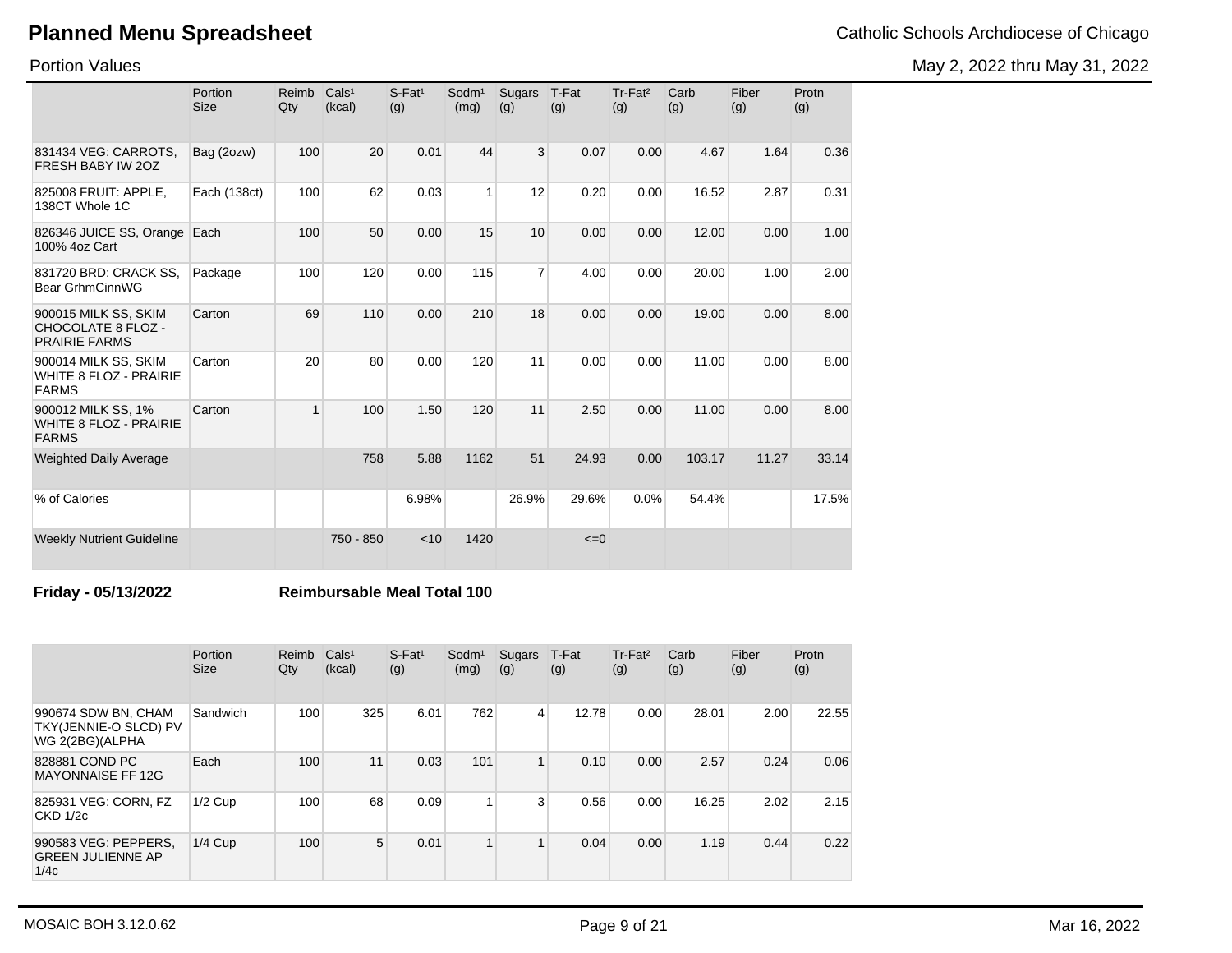Portion Values

|                                                                       | Portion<br><b>Size</b> | Reimb<br>Qty   | Cals <sup>1</sup><br>(kcal) | $S$ -Fat <sup>1</sup><br>(g) | Sodm <sup>1</sup><br>(mg) | <b>Sugars</b><br>(g) | T-Fat<br>(g) | Tr-Fat <sup>2</sup><br>(g) | Carb<br>(g) | Fiber<br>(g) | Protn<br>(g) |
|-----------------------------------------------------------------------|------------------------|----------------|-----------------------------|------------------------------|---------------------------|----------------------|--------------|----------------------------|-------------|--------------|--------------|
| 831434 VEG: CARROTS,<br>FRESH BABY IW 20Z                             | Bag (2ozw)             | 100            | 20                          | 0.01                         | 44                        | $\overline{3}$       | 0.07         | 0.00                       | 4.67        | 1.64         | 0.36         |
| 000116 FRUIT: CUP SS.<br>APPLESC UNSWT SHLF-<br>STBL 1/2C             | Each (1/2c)            | 100            | 50                          | 0.00                         | $\mathbf 0$               | 12                   | 0.00         | 0.00                       | 14.00       | 1.00         | 0.00         |
| 826343 JUICE SS.<br>Grape100% 4oz Cart                                | Each                   | 100            | 80                          | 0.00                         | 15                        | 18                   | 0.00         | 0.00                       | 18.00       | 0.00         | 1.00         |
| 900015 MILK SS, SKIM<br>CHOCOLATE 8 FLOZ -<br><b>PRAIRIE FARMS</b>    | Carton                 | 69             | 110                         | 0.00                         | 210                       | 18                   | 0.00         | 0.00                       | 19.00       | 0.00         | 8.00         |
| 900012 MILK SS, 1%<br><b>WHITE 8 FLOZ - PRAIRIE</b><br><b>FARMS</b>   | Carton                 | 20             | 100                         | 1.50                         | 120                       | 11                   | 2.50         | 0.00                       | 11.00       | 0.00         | 8.00         |
| 900014 MILK SS, SKIM<br><b>WHITE 8 FLOZ - PRAIRIE</b><br><b>FARMS</b> | Carton                 | $\overline{1}$ | 80                          | 0.00                         | 120                       | 11                   | 0.00         | 0.00                       | 11.00       | 0.00         | 8.00         |
| <b>Weighted Daily Average</b>                                         |                        |                | 657                         | 6.46                         | 1094                      | 56                   | 14.06        | 0.00                       | 100.11      | 7.34         | 33.54        |
| % of Calories                                                         |                        |                |                             | 8.85%                        |                           | 34.1%                | 19.3%        | 0.0%                       | 60.9%       |              | 20.4%        |
| <b>Weekly Nutrient Guideline</b>                                      |                        |                | 750 - 850                   | < 10                         | 1420                      |                      | $\leq=0$     |                            |             |              |              |

#### **Monday - 05/16/2022 Reimbursable Meal Total 100**

|                                                         | Portion<br><b>Size</b> | Reimb<br>Qty | Cals <sup>1</sup><br>(kcal) | $S$ -Fat <sup>1</sup><br>(g) | Sodm <sup>1</sup><br>(mg) | Sugars<br>(g)  | T-Fat<br>(g) | Tr-Fat <sup>2</sup><br>(g) | Carb<br>(g) | Fiber<br>(g) | Protn<br>(g) |
|---------------------------------------------------------|------------------------|--------------|-----------------------------|------------------------------|---------------------------|----------------|--------------|----------------------------|-------------|--------------|--------------|
| 831183 CHIX Popcorn, AP<br>WG 2.0                       | Serving                | 100          | 256                         | 2.78                         | 389                       | $\mathbf{1}$   | 14.46        | 0.00                       | 15.58       | 3.34         | 15.58        |
| 827153 BRD: PRETZEL,<br>Soft Rod1ozWG1ea                | Each                   | 100          | 70                          | 0.00                         | 40                        | $\overline{0}$ | 0.50         | 0.00                       | 14.00       | 1.00         | 2.00         |
| 826059 COND PC,<br><b>DRESSING RANCH 12G</b><br>(HEINZ) | Each                   | 100          | 49                          | 0.76                         | 101                       | 1              | 4.92         | 0.10                       | 0.91        | 0.02         | 0.10         |
| 990551 VEG: SALAD,<br>POTATO AP 3/4C (1/2C<br>VEG)      | 3/4 Cup                | 100          | 330                         | 3.00                         | 810                       | 11             | 18.01        | 0.00                       | 40.52       | 4.50         | 3.00         |
| 990680 VEG: CARROTS,<br>FRESH BABY IW 20Z<br>(2EA)      | 2 Bag (2ozw)           | 100          | 40                          | 0.03                         | 88                        | 5              | 0.15         | 0.00                       | 9.34        | 3.29         | 0.73         |

May 2, 2022 thru May 31, 2022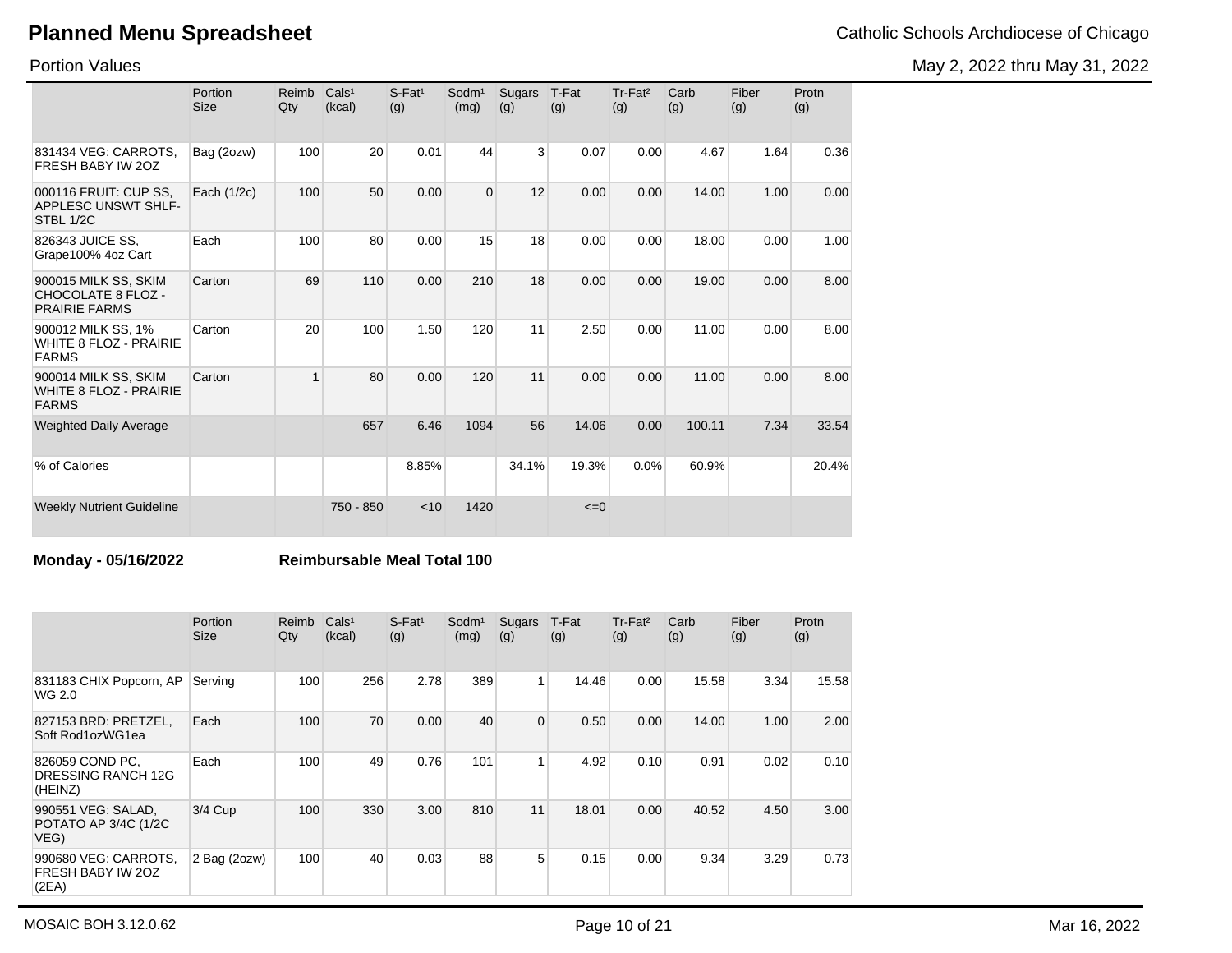May 2, 2022 thru May 31, 2022

Portion Values

|                                                                     | Portion<br>Size | Reimb<br>Qty | Cals <sup>1</sup><br>(kcal) | $S$ -Fat <sup>1</sup><br>(g) | Sodm <sup>1</sup><br>(mg) | Sugars<br>(g) | T-Fat<br>(g) | $Tr-Fat2$<br>(g) | Carb<br>(g) | Fiber<br>(g) | Protn<br>(g) |
|---------------------------------------------------------------------|-----------------|--------------|-----------------------------|------------------------------|---------------------------|---------------|--------------|------------------|-------------|--------------|--------------|
| 826581 FRUIT: ORANGE<br>138ct Whole 1/2c                            | Each(138ct)     | 100          | 47                          | 0.02                         | $\Omega$                  | 9             | 0.12         | 0.00             | 11.73       | 2.40         | 0.94         |
| 826340 JUICE SS, Frt Bld<br>100% 4oz Crt                            | Each            | 100          | 60                          | 0.00                         | 10                        | 13            | 0.00         | 0.00             | 14.00       | 0.00         | 0.00         |
| 900015 MILK SS, SKIM<br>CHOCOLATE 8 FLOZ -<br><b>PRAIRIE FARMS</b>  | Carton          | 69           | 110                         | 0.00                         | 210                       | 18            | 0.00         | 0.00             | 19.00       | 0.00         | 8.00         |
| 900014 MILK SS, SKIM<br>WHITE 8 FLOZ - PRAIRIE<br><b>FARMS</b>      | Carton          | 20           | 80                          | 0.00                         | 120                       | 11            | 0.00         | 0.00             | 11.00       | 0.00         | 8.00         |
| 900012 MILK SS, 1%<br><b>WHITE 8 FLOZ - PRAIRIE</b><br><b>FARMS</b> | Carton          | $\mathbf{1}$ | 100                         | 1.50                         | 120                       | 11            | 2.50         | 0.00             | 11.00       | 0.00         | 8.00         |
| <b>Weighted Daily Average</b>                                       |                 |              | 944                         | 6.60                         | 1610                      | 55            | 38.19        | 0.10             | 121.49      | 14.54        | 29.54        |
| % of Calories                                                       |                 |              |                             | 6.29%                        |                           | 23.3%         | 36.4%        | 0.1%             | 51.5%       |              | 12.5%        |
| <b>Weekly Nutrient Guideline</b>                                    |                 |              | 750 - 850                   | $<$ 10                       | 1420                      |               | $\leq=0$     |                  |             |              |              |

**Tuesday - 05/17/2022 Reimbursable Meal Total 100**

|                                                    | Portion<br><b>Size</b> | Reimb<br>Qty | Cals <sup>1</sup><br>(kcal) | $S$ -Fat <sup>1</sup><br>(g) | Sodm <sup>1</sup><br>(mg) | Sugars<br>(g)  | T-Fat<br>(g) | Tr-Fat <sup>2</sup><br>(g) | Carb<br>(g) | Fiber<br>(g) | Protn<br>(g) |
|----------------------------------------------------|------------------------|--------------|-----------------------------|------------------------------|---------------------------|----------------|--------------|----------------------------|-------------|--------------|--------------|
| 000179 BRD: PANCAKES.<br>AP WG Confetti            | Pouch                  | 100          | 220                         | 1.00                         | 300                       | 11             | 7.00         | 0.00                       | 36.00       | 4.00         | 4.00         |
| 829498 YOGURT SS.<br>Danimals Vanilla4oz           | Each                   | 100          | 70                          | 0.00                         | 70                        | 9              | 0.00         | 0.00                       | 12.00       | 0.00         | 4.00         |
| 833274 CHEESE, CH<br>STICK 1EA 1.0                 | <b>Stick</b>           | 100          | 90                          | 4.50                         | 200                       | $\overline{0}$ | 7.00         | 0.00                       | 0.00        | 0.00         | 7.00         |
| 990680 VEG: CARROTS,<br>FRESH BABY IW 20Z<br>(2EA) | 2 Bag (2ozw)           | 100          | 40                          | 0.03                         | 88                        | 5              | 0.15         | 0.00                       | 9.34        | 3.29         | 0.73         |
| 990694 VEG: TOMATOES, 3/8 Cup<br>GRAPE 3/8C        |                        | 100          | 12                          | 0.02                         | 3                         | $\overline{2}$ | 0.13         | 0.00                       | 2.52        | 0.78         | 0.57         |
| 825008 FRUIT: APPLE,<br>138CT Whole 1C             | Each (138ct)           | 100          | 62                          | 0.03                         | $\overline{1}$            | 12             | 0.20         | 0.00                       | 16.52       | 2.87         | 0.31         |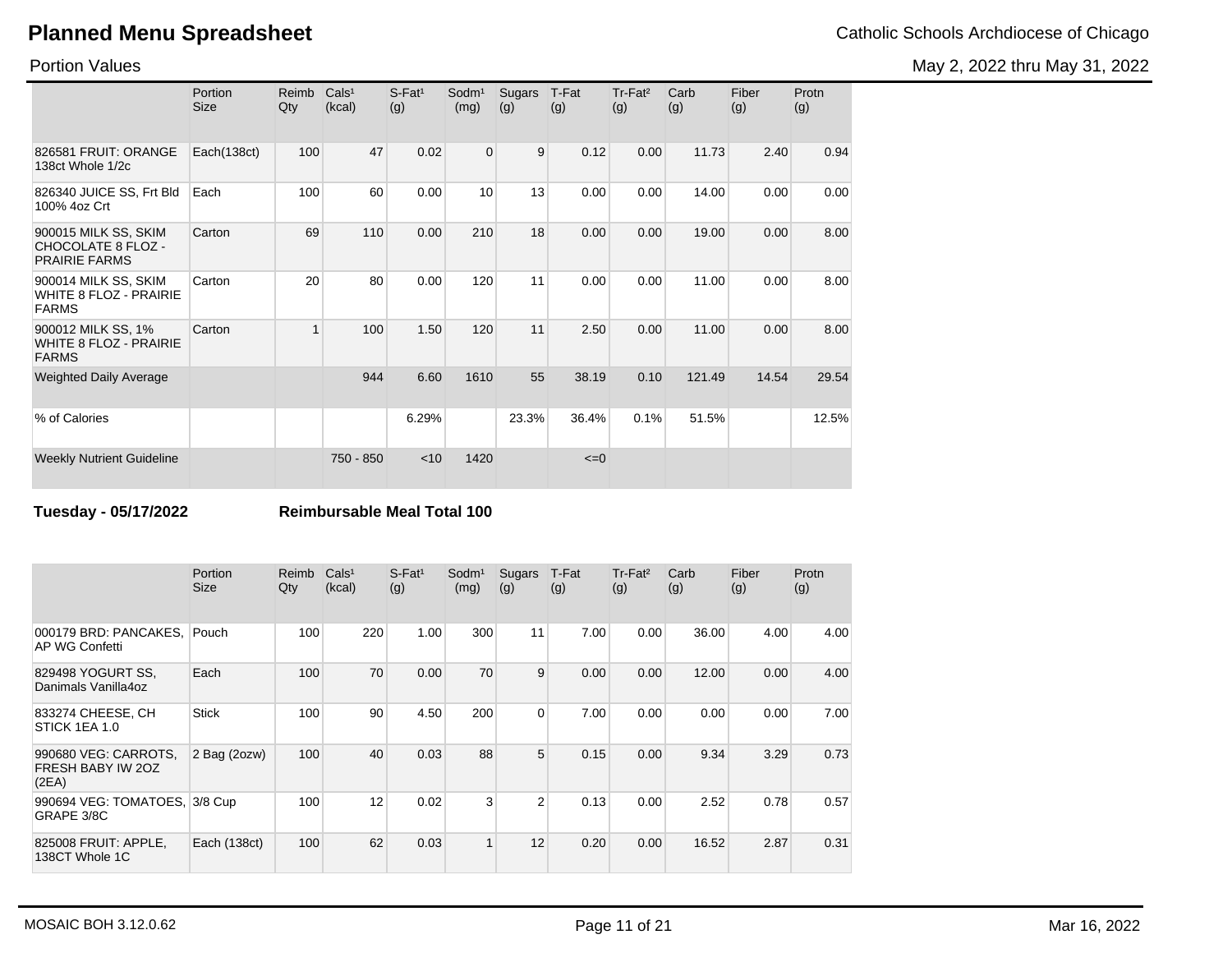Portion Values

|                                                                       | Portion<br><b>Size</b> | Reimb<br>Qty | Cals <sup>1</sup><br>(kcal) | $S$ -Fat <sup>1</sup><br>(g) | Sodm <sup>1</sup><br>(mg) | Sugars<br>(g) | T-Fat<br>(g) | Tr-Fat <sup>2</sup><br>(g) | Carb<br>(g) | Fiber<br>(g) | Protn<br>(g) |
|-----------------------------------------------------------------------|------------------------|--------------|-----------------------------|------------------------------|---------------------------|---------------|--------------|----------------------------|-------------|--------------|--------------|
| 826343 JUICE SS,<br>Grape100% 4oz Cart                                | Each                   | 100          | 80                          | 0.00                         | 15                        | 18            | 0.00         | 0.00                       | 18.00       | 0.00         | 1.00         |
| 900015 MILK SS, SKIM<br>CHOCOLATE 8 FLOZ -<br><b>PRAIRIE FARMS</b>    | Carton                 | 69           | 110                         | 0.00                         | 210                       | 18            | 0.00         | 0.00                       | 19.00       | 0.00         | 8.00         |
| 900012 MILK SS, 1%<br><b>WHITE 8 FLOZ - PRAIRIE</b><br><b>FARMS</b>   | Carton                 | 20           | 100                         | 1.50                         | 120                       | 11            | 2.50         | 0.00                       | 11.00       | 0.00         | 8.00         |
| 900014 MILK SS, SKIM<br><b>WHITE 8 FLOZ - PRAIRIE</b><br><b>FARMS</b> | Carton                 | 1            | 80                          | 0.00                         | 120                       | 11            | 0.00         | 0.00                       | 11.00       | 0.00         | 8.00         |
| <b>Weighted Daily Average</b>                                         |                        |              | 670                         | 5.88                         | 848                       | 72            | 14.98        | 0.00                       | 109.80      | 10.94        | 24.81        |
| % of Calories                                                         |                        |              |                             | 7.90%                        |                           | 43.0%         | 20.1%        | 0.0%                       | 65.6%       |              | 14.8%        |
| <b>Weekly Nutrient Guideline</b>                                      |                        |              | 750 - 850                   | $<$ 10                       | 1420                      |               | $\leq=0$     |                            |             |              |              |

**Wednesday - 05/18/2022 Reimbursable Meal Total 100**

|                                                                 | Portion<br><b>Size</b> | Reimb<br>Qty | Cals <sup>1</sup><br>(kcal) | $S$ -Fat <sup>1</sup><br>(g) | Sodm <sup>1</sup><br>(mg) | Sugars<br>(g)  | T-Fat<br>(g) | Tr-Fat <sup>2</sup><br>(g) | Carb<br>(g) | Fiber<br>(g) | Protn<br>(g) |
|-----------------------------------------------------------------|------------------------|--------------|-----------------------------|------------------------------|---------------------------|----------------|--------------|----------------------------|-------------|--------------|--------------|
| 990711 SALAD, THAM<br>C/BPEPP ITALIAN AP<br><b>ROM 2.25</b>     | Each                   | 100          | 208                         | 5.74                         | 650                       | $\mathbf{1}$   | 12.71        | 0.00                       | 3.18        | 0.79         | 18.70        |
| 990650 Breadstick WG<br>1BG (1EA)(Alpha) - Indiv<br>Overwrapped | Each                   | 100          | 70                          | 0.00                         | 140                       | $\mathbf{1}$   | 1.00         | 0.00                       | 14.00       | 1.50         | 3.00         |
| 833328 COND PC,<br>DRESSING ITALIAN FF<br>12G (PPI)             | Packet                 | 100          | 5                           | 0.00                         | 120                       | $\overline{0}$ | 0.00         | 0.00                       | 1.00        | 0.00         | 0.00         |
| 990583 VEG: PEPPERS,<br><b>GREEN JULIENNE AP</b><br>1/4c        | $1/4$ Cup              | 100          | 5                           | 0.01                         | 1                         | $\mathbf{1}$   | 0.04         | 0.00                       | 1.19        | 0.44         | 0.22         |
| 831434 VEG: CARROTS,<br>FRESH BABY IW 20Z                       | Bag (2ozw)             | 100          | 20                          | 0.01                         | 44                        | 3              | 0.07         | 0.00                       | 4.67        | 1.64         | 0.36         |
| 000116 FRUIT: CUP SS.<br>APPLESC UNSWT SHLF-<br>STBL 1/2C       | Each $(1/2c)$          | 100          | 50                          | 0.00                         | $\Omega$                  | 12             | 0.00         | 0.00                       | 14.00       | 1.00         | 0.00         |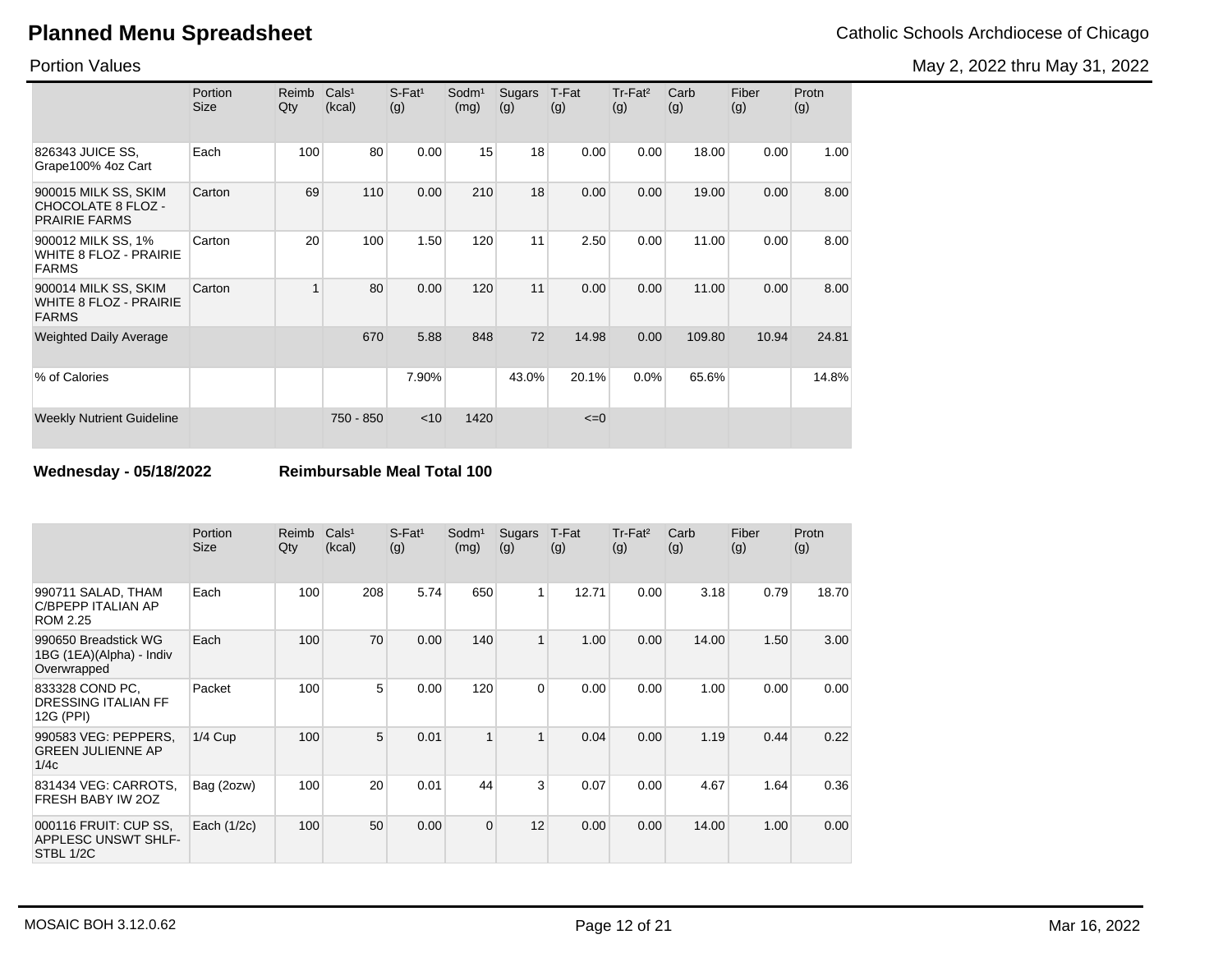May 2, 2022 thru May 31, 2022

Portion Values

|                                                                       | Portion<br><b>Size</b> | Reimb<br>Qty | Cals <sup>1</sup><br>(kcal) | $S$ -Fat <sup>1</sup><br>(g) | Sodm <sup>1</sup><br>(mg) | <b>Sugars</b><br>(g) | T-Fat<br>(g) | Tr-Fat <sup>2</sup><br>(g) | Carb<br>(g) | Fiber<br>(g) | Protn<br>(g) |
|-----------------------------------------------------------------------|------------------------|--------------|-----------------------------|------------------------------|---------------------------|----------------------|--------------|----------------------------|-------------|--------------|--------------|
| 826340 JUICE SS, Frt Bld<br>100% 4oz Crt                              | Each                   | 100          | 60                          | 0.00                         | 10                        | 13                   | 0.00         | 0.00                       | 14.00       | 0.00         | 0.00         |
| 831720 BRD: CRACK SS,<br><b>Bear GrhmCinnWG</b>                       | Package                | 100          | 120                         | 0.00                         | 115                       | $\overline{7}$       | 4.00         | 0.00                       | 20.00       | 1.00         | 2.00         |
| 900015 MILK SS, SKIM<br>CHOCOLATE 8 FLOZ -<br><b>PRAIRIE FARMS</b>    | Carton                 | 69           | 110                         | 0.00                         | 210                       | 18                   | 0.00         | 0.00                       | 19.00       | 0.00         | 8.00         |
| 900014 MILK SS, SKIM<br><b>WHITE 8 FLOZ - PRAIRIE</b><br><b>FARMS</b> | Carton                 | 20           | 80                          | 0.00                         | 120                       | 11                   | 0.00         | 0.00                       | 11.00       | 0.00         | 8.00         |
| 900012 MILK SS, 1%<br><b>WHITE 8 FLOZ - PRAIRIE</b><br><b>FARMS</b>   | Carton                 | 1            | 100                         | 1.50                         | 120                       | 11                   | 2.50         | 0.00                       | 11.00       | 0.00         | 8.00         |
| <b>Weighted Daily Average</b>                                         |                        |              | 631                         | 5.78                         | 1250                      | 52                   | 17.86        | 0.00                       | 87.47       | 6.38         | 31.49        |
| % of Calories                                                         |                        |              |                             | 8.24%                        |                           | 33.0%                | 25.5%        | 0.0%                       | 55.4%       |              | 20.0%        |
| <b>Weekly Nutrient Guideline</b>                                      |                        |              | 750 - 850                   | $<$ 10                       | 1420                      |                      | $\leq=0$     |                            |             |              |              |

**Thursday - 05/19/2022 Reimbursable Meal Total 100**

|                                                | Portion<br><b>Size</b> | Reimb<br>Qty | Cals <sup>1</sup><br>(kcal) | $S$ -Fat <sup>1</sup><br>(g) | Sodm <sup>1</sup><br>(mg) | Sugars<br>(g)  | T-Fat<br>(g) | Tr-Fat <sup>2</sup><br>(g) | Carb<br>(g) | Fiber<br>(g) | Protn<br>(g) |
|------------------------------------------------|------------------------|--------------|-----------------------------|------------------------------|---------------------------|----------------|--------------|----------------------------|-------------|--------------|--------------|
| 990569 SDW BD, CHam<br>PV WG 2.0 (2BG) (ALPHA) | Sandwich               | 100          | 321                         | 6.52                         | 823                       | 3              | 13.56        | 0.00                       | 29.02       | 2.00         | 21.10        |
| 825862 COND PC Mustard Each<br>6g              |                        | 100          | $\Omega$                    | 0.00                         | 65                        | $\overline{0}$ | 0.00         | 0.00                       | 1.00        | 0.00         | 0.00         |
| 000099 VEG: SALAD,<br>Bean Three 3/4 c         | $3/4$ cup              | 100          | 116                         | 0.02                         | 245                       | $\overline{4}$ | 2.99         | $*0.00*$                   | 17.90       | 5.97         | 5.22         |
| 831434 VEG: CARROTS.<br>FRESH BABY IW 20Z      | Bag (2ozw)             | 100          | 20                          | 0.01                         | 44                        | 3 <sup>1</sup> | 0.07         | 0.00                       | 4.67        | 1.64         | 0.36         |
| 000124 FRUIT: PEARS<br>150 ct.                 | Each (150ct)           | 100          | 67                          | 0.03                         |                           | 12             | 0.17         | 0.00                       | 17.97       | 3.66         | 0.42         |
| 826343 JUICE SS,<br>Grape100% 4oz Cart         | Each                   | 100          | 80                          | 0.00                         | 15                        | 18             | 0.00         | 0.00                       | 18.00       | 0.00         | 1.00         |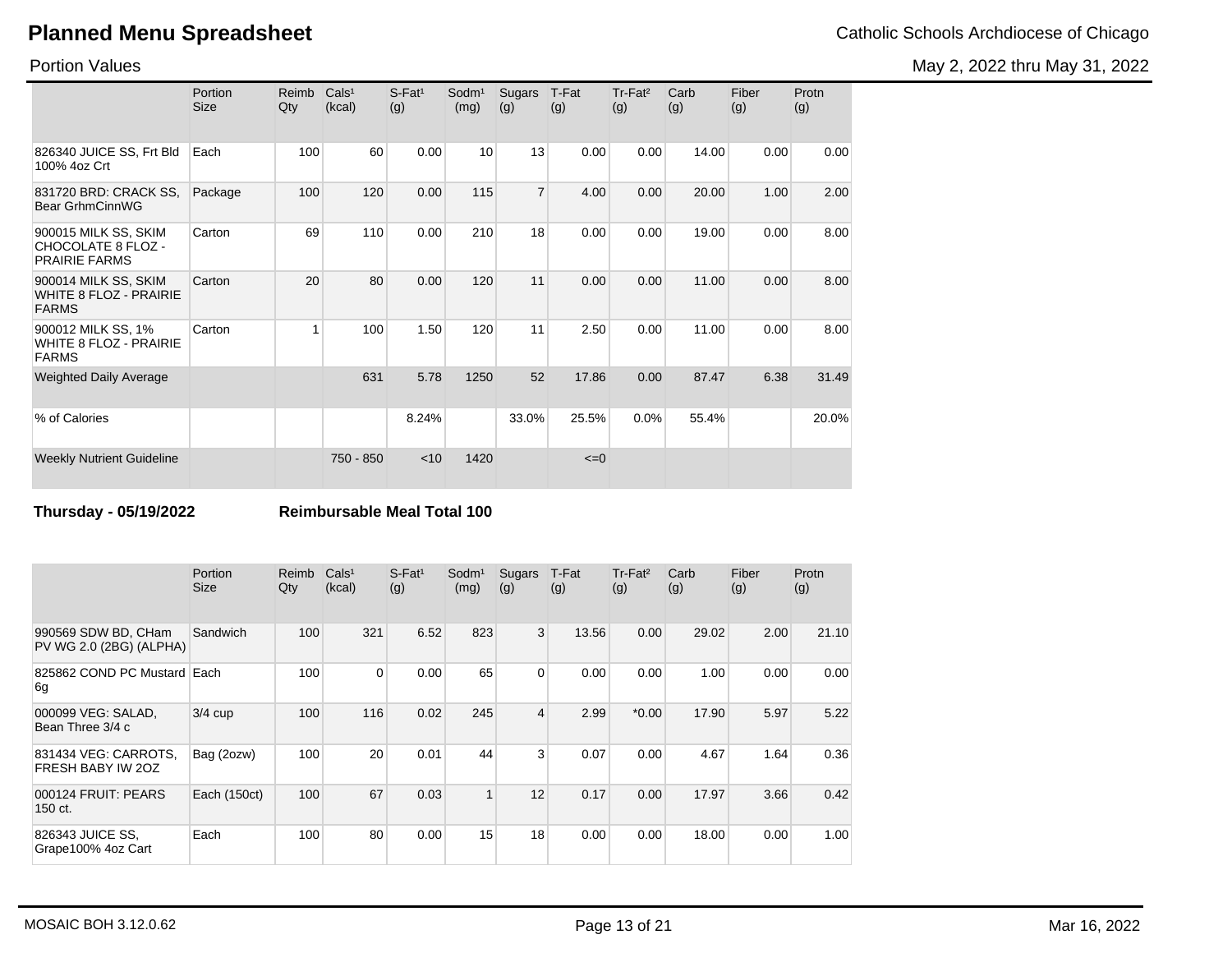May 2, 2022 thru May 31, 2022

Portion Values

|                                                                       | Portion<br><b>Size</b> | Reimb<br>Qty | Cals <sup>1</sup><br>(kcal) | $S$ -Fat <sup>1</sup><br>(g) | Sodm <sup>1</sup><br>(mg) | Sugars<br>(g) | T-Fat<br>(g) | Tr-Fat <sup>2</sup><br>(g) | Carb<br>(g) | Fiber<br>(g) | Protn<br>(g) |
|-----------------------------------------------------------------------|------------------------|--------------|-----------------------------|------------------------------|---------------------------|---------------|--------------|----------------------------|-------------|--------------|--------------|
| 831142 BRD: CRACK SS.<br><b>Bug Bites CinWG</b>                       | Package                | 100          | 120                         | 1.00                         | 115                       | 8             | 3.50         | 0.00                       | 21.00       | 1.00         | 2.00         |
| 900015 MILK SS, SKIM<br>CHOCOLATE 8 FLOZ -<br><b>PRAIRIE FARMS</b>    | Carton                 | 69           | 110                         | 0.00                         | 210                       | 18            | 0.00         | 0.00                       | 19.00       | 0.00         | 8.00         |
| 900012 MILK SS, 1%<br><b>WHITE 8 FLOZ - PRAIRIE</b><br><b>FARMS</b>   | Carton                 | 20           | 100                         | 1.50                         | 120                       | 11            | 2.50         | 0.00                       | 11.00       | 0.00         | 8.00         |
| 900014 MILK SS, SKIM<br><b>WHITE 8 FLOZ - PRAIRIE</b><br><b>FARMS</b> | Carton                 |              | 80                          | 0.00                         | 120                       | 11            | 0.00         | 0.00                       | 11.00       | 0.00         | 8.00         |
| <b>Weighted Daily Average</b>                                         |                        |              | 821                         | 7.88                         | 1478                      | 62            | 20.79        | $*0.00$                    | 124.99      | 14.28        | 37.31        |
| % of Calories                                                         |                        |              |                             | 8.64%                        |                           | 30.2%         | 22.8%        | $*0.0\%$                   | 60.9%       |              | 18.2%        |
| <b>Weekly Nutrient Guideline</b>                                      |                        |              | 750 - 850                   | $<$ 10                       | 1420                      |               | $\leq=0$     |                            |             |              |              |

**Friday - 05/20/2022 Reimbursable Meal Total 100**

|                                                                  | Portion<br><b>Size</b> | Reimb<br>Qty | Cals <sup>1</sup><br>(kcal) | $S$ -Fat <sup>1</sup><br>(g) | Sodm <sup>1</sup><br>(mg) | <b>Sugars</b><br>(g) | T-Fat<br>(g) | Tr-Fat <sup>2</sup><br>(g) | Carb<br>(g) | Fiber<br>(g) | Protn<br>(g) |
|------------------------------------------------------------------|------------------------|--------------|-----------------------------|------------------------------|---------------------------|----------------------|--------------|----------------------------|-------------|--------------|--------------|
| 990643 SALAD, T.HAM<br>TKY CH MZ AP W 2.0                        | Each                   | 100          | 175                         | 5.25                         | 489                       | $\overline{2}$       | 9.42         | 0.00                       | 4.41        | 0.86         | 16.53        |
| 990653 Roll, DinnerWheat<br>WG 1EA(Alpha) - Indiv<br>Overwrapped | each                   | 100          | 80                          | 0.00                         | 160                       | 1                    | 1.50         | 0.00                       | 14.00       | 1.00         | 3.00         |
| 826059 COND PC,<br>DRESSING RANCH 12G<br>(HEINZ)                 | Each                   | 100          | 49                          | 0.76                         | 101                       | 1                    | 4.92         | 0.10                       | 0.91        | 0.02         | 0.10         |
| 990723 VEG: CELERY,<br>STICKS IW 50/2OZ DOD                      | Bag (2ozw)             | 100          | 8                           | 0.02                         | 45                        | 1                    | 0.10         | 0.00                       | 1.68        | 0.91         | 0.39         |
| 831434 VEG: CARROTS,<br>FRESH BABY IW 20Z                        | Bag (2ozw)             | 100          | 20                          | 0.01                         | 44                        | 3                    | 0.07         | 0.00                       | 4.67        | 1.64         | 0.36         |
| 000154 FRUIT: CRAISINS,<br>SS Origin1.16                         | Box (1.16oz)           | 100          | 110                         | 0.00                         | $\Omega$                  | 24                   | 0.00         | 0.00                       | 27.00       | 2.00         | 0.00         |
| 826337 JUICE SS, Apple<br>100% 4oz Cart                          | Each                   | 100          | 60                          | 0.00                         | 15                        | 13                   | 0.00         | 0.00                       | 14.00       | 0.00         | 0.00         |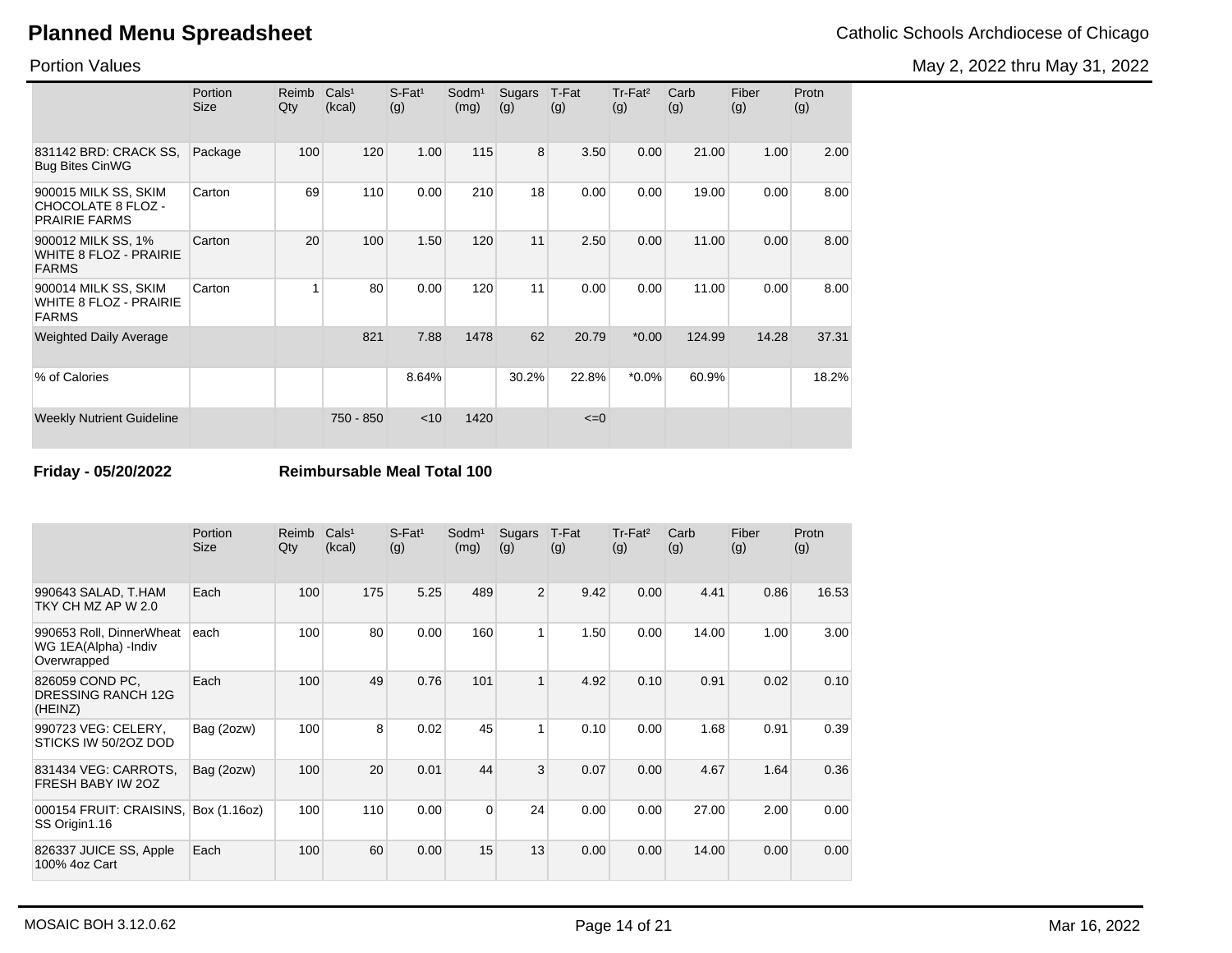May 2, 2022 thru May 31, 2022

Portion Values

|                                                                       | Portion<br><b>Size</b> | Reimb<br>Qty | Cals <sup>1</sup><br>(kcal) | $S$ -Fat <sup>1</sup><br>(g) | Sodm <sup>1</sup><br>(mg) | Sugars<br>(g) | T-Fat<br>(g) | Tr-Fat <sup>2</sup><br>(g) | Carb<br>(g) | Fiber<br>(g) | Protn<br>(g) |
|-----------------------------------------------------------------------|------------------------|--------------|-----------------------------|------------------------------|---------------------------|---------------|--------------|----------------------------|-------------|--------------|--------------|
| 825953 BRD: CRACK SS.<br>GFishChd.75ozWG                              | Package                | 100          | 100                         | 0.50                         | 170                       | $\Omega$      | 4.00         | 0.00                       | 14.00       | 1.00         | 2.00         |
| 900015 MILK SS, SKIM<br>CHOCOLATE 8 FLOZ -<br><b>PRAIRIE FARMS</b>    | Carton                 | 69           | 110                         | 0.00                         | 210                       | 18            | 0.00         | 0.00                       | 19.00       | 0.00         | 8.00         |
| 900012 MILK SS, 1%<br><b>WHITE 8 FLOZ - PRAIRIE</b><br><b>FARMS</b>   | Carton                 | 20           | 100                         | 1.50                         | 120                       | 11            | 2.50         | 0.00                       | 11.00       | 0.00         | 8.00         |
| 900014 MILK SS, SKIM<br><b>WHITE 8 FLOZ - PRAIRIE</b><br><b>FARMS</b> | Carton                 | 1            | 80                          | 0.00                         | 120                       | 11            | 0.00         | 0.00                       | 11.00       | 0.00         | 8.00         |
| <b>Weighted Daily Average</b>                                         |                        |              | 698                         | 6.85                         | 1195                      | 59            | 20.51        | 0.10                       | 96.10       | 7.43         | 29.58        |
| % of Calories                                                         |                        |              |                             | 8.83%                        |                           | 33.8%         | 26.4%        | 0.1%                       | 55.1%       |              | 17.0%        |
| <b>Weekly Nutrient Guideline</b>                                      |                        |              | 750 - 850                   | $<$ 10                       | 1420                      |               | $\leq=0$     |                            |             |              |              |

**Monday - 05/23/2022 Reimbursable Meal Total 100**

|                                                    | Portion<br><b>Size</b> | Reimb<br>Qty | Cals <sup>1</sup><br>(kcal) | $S$ -Fat <sup>1</sup><br>(g) | Sodm <sup>1</sup><br>(mg) | <b>Sugars</b><br>(g) | T-Fat<br>(g) | $Tr-Fat2$<br>(g) | Carb<br>(g) | Fiber<br>(g) | Protn<br>(g) |
|----------------------------------------------------|------------------------|--------------|-----------------------------|------------------------------|---------------------------|----------------------|--------------|------------------|-------------|--------------|--------------|
| 990369 Danimals,<br>Strawberry Banana Yogurt       | ea                     | 100          | 70                          | 0.00                         | 70                        | 9                    | 0.00         | 0.00             | 12.00       | 0.00         | 4.00         |
| 831305 BRD: MUF AP,<br>Blueb 2ozWG (1BG)           | <b>Muffin</b>          | 100          | 190                         | 2.00                         | 130                       | 16                   | 6.00         | 0.00             | 30.00       | 2.00         | 3.00         |
| 829216 CHEESE, MZ<br>String LF 1ea 1.0             | <b>Stick</b>           | 100          | 60                          | 2.00                         | 200                       | 1                    | 3.00         | 0.00             | 1.00        | 0.00         | 7.00         |
| 990694 VEG: TOMATOES, 3/8 Cup<br>GRAPE 3/8C        |                        | 100          | 12                          | 0.02                         | 3                         | 2                    | 0.13         | 0.00             | 2.52        | 0.78         | 0.57         |
| 990680 VEG: CARROTS.<br>FRESH BABY IW 20Z<br>(2EA) | 2 Bag (2ozw)           | 100          | 40                          | 0.03                         | 88                        | 5                    | 0.15         | 0.00             | 9.34        | 3.29         | 0.73         |
| 825008 FRUIT: APPLE,<br>138CT Whole 1C             | Each (138ct)           | 100          | 62                          | 0.03                         | 1                         | 12                   | 0.20         | 0.00             | 16.52       | 2.87         | 0.31         |
| 826346 JUICE SS, Orange<br>100% 4oz Cart           | Each                   | 100          | 50                          | 0.00                         | 15                        | 10 <sup>1</sup>      | 0.00         | 0.00             | 12.00       | 0.00         | 1.00         |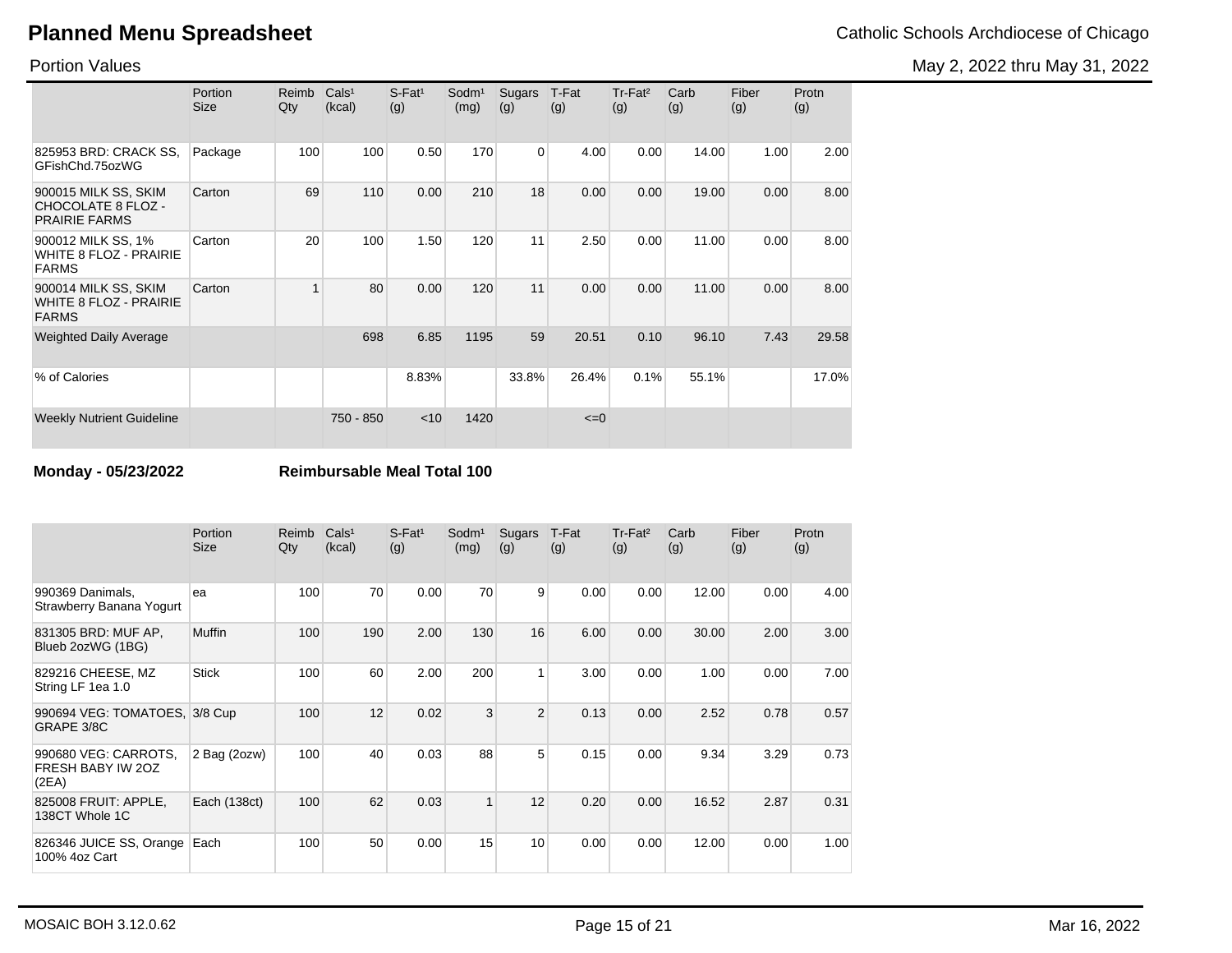May 2, 2022 thru May 31, 2022

Portion Values

|                                                                       | Portion<br><b>Size</b> | Reimb<br>Qty | Cals <sup>1</sup><br>(kcal) | $S$ -Fat <sup>1</sup><br>(g) | Sodm <sup>1</sup><br>(mg) | Sugars<br>(g) | T-Fat<br>(g) | $Tr-Fat2$<br>(g) | Carb<br>(g) | Fiber<br>(g) | Protn<br>(g) |
|-----------------------------------------------------------------------|------------------------|--------------|-----------------------------|------------------------------|---------------------------|---------------|--------------|------------------|-------------|--------------|--------------|
| 831141 BRD: CRACK SS,<br>ScoobyDoo CinWG                              | Package                | 100          | 120                         | 1.00                         | 115                       | 8             | 3.50         | 0.00             | 21.00       | 1.00         | 2.00         |
| 900015 MILK SS, SKIM<br>CHOCOLATE 8 FLOZ -<br><b>PRAIRIE FARMS</b>    | Carton                 | 69           | 110                         | 0.00                         | 210                       | 18            | 0.00         | 0.00             | 19.00       | 0.00         | 8.00         |
| 900012 MILK SS, 1%<br><b>WHITE 8 FLOZ - PRAIRIE</b><br><b>FARMS</b>   | Carton                 | 20           | 100                         | 1.50                         | 120                       | 11            | 2.50         | 0.00             | 11.00       | 0.00         | 8.00         |
| 900014 MILK SS, SKIM<br><b>WHITE 8 FLOZ - PRAIRIE</b><br><b>FARMS</b> | Carton                 |              | 80                          | 0.00                         | 120                       | 11            | 0.00         | 0.00             | 11.00       | 0.00         | 8.00         |
| <b>Weighted Daily Average</b>                                         |                        |              | 700                         | 5.38                         | 793                       | 78            | 13.48        | 0.00             | 119.80      | 9.94         | 25.81        |
| % of Calories                                                         |                        |              |                             | 6.92%                        |                           | 44.6%         | 17.3%        | 0.0%             | 68.5%       |              | 14.7%        |
| <b>Weekly Nutrient Guideline</b>                                      |                        |              | 750 - 850                   | $<$ 10                       | 1420                      |               | $\leq=0$     |                  |             |              |              |

**Tuesday - 05/24/2022 Reimbursable Meal Total 100**

|                                                                    | Portion<br><b>Size</b> | Reimb<br>Qty | Cals <sup>1</sup><br>(kcal) | $S$ -Fat <sup>1</sup><br>(g) | Sodm <sup>1</sup><br>(mg) | Sugars<br>(g)  | T-Fat<br>(g) | Tr-Fat <sup>2</sup><br>(g) | Carb<br>(g) | Fiber<br>(g) | Protn<br>(g) |
|--------------------------------------------------------------------|------------------------|--------------|-----------------------------|------------------------------|---------------------------|----------------|--------------|----------------------------|-------------|--------------|--------------|
| 990644 PACK: PEPP<br>CHXBF, CH CUBES,<br>FLTBRD MINI WG 2(1BG)     | Pack                   | 100          | 320                         | 9.31                         | 917                       | $\mathbf{1}$   | 21.83        | 0.00                       | 14.07       | 1.00         | 17.49        |
| 990551 VEG: SALAD,<br>POTATO AP 3/4C (1/2C<br>VEG)                 | 3/4 Cup                | 100          | 330                         | 3.00                         | 810                       | 11             | 18.01        | 0.00                       | 40.52       | 4.50         | 3.00         |
| 990680 VEG: CARROTS,<br>FRESH BABY IW 20Z<br>(2EA)                 | 2 Bag (2ozw)           | 100          | 40                          | 0.03                         | 88                        | 5              | 0.15         | 0.00                       | 9.34        | 3.29         | 0.73         |
| 831449 FRUIT: CRAISINS,<br>SS Strawb1.16                           | Box (1.16oz)           | 100          | 110                         | 0.00                         | $\Omega$                  | 24             | 0.00         | 0.00                       | 27.00       | 2.00         | 0.00         |
| 826340 JUICE SS, Frt Bld<br>100% 4oz Crt                           | Each                   | 100          | 60                          | 0.00                         | 10                        | 13             | 0.00         | 0.00                       | 14.00       | 0.00         | 0.00         |
| 825962 BRD: CRACK SS,<br>GFishPrtz .75oz                           | Package                | 100          | 90                          | 0.00                         | 200                       | $\overline{0}$ | 1.50         | 0.00                       | 16.00       | 1.00         | 2.00         |
| 900015 MILK SS, SKIM<br>CHOCOLATE 8 FLOZ -<br><b>PRAIRIE FARMS</b> | Carton                 | 69           | 110                         | 0.00                         | 210                       | 18             | 0.00         | 0.00                       | 19.00       | 0.00         | 8.00         |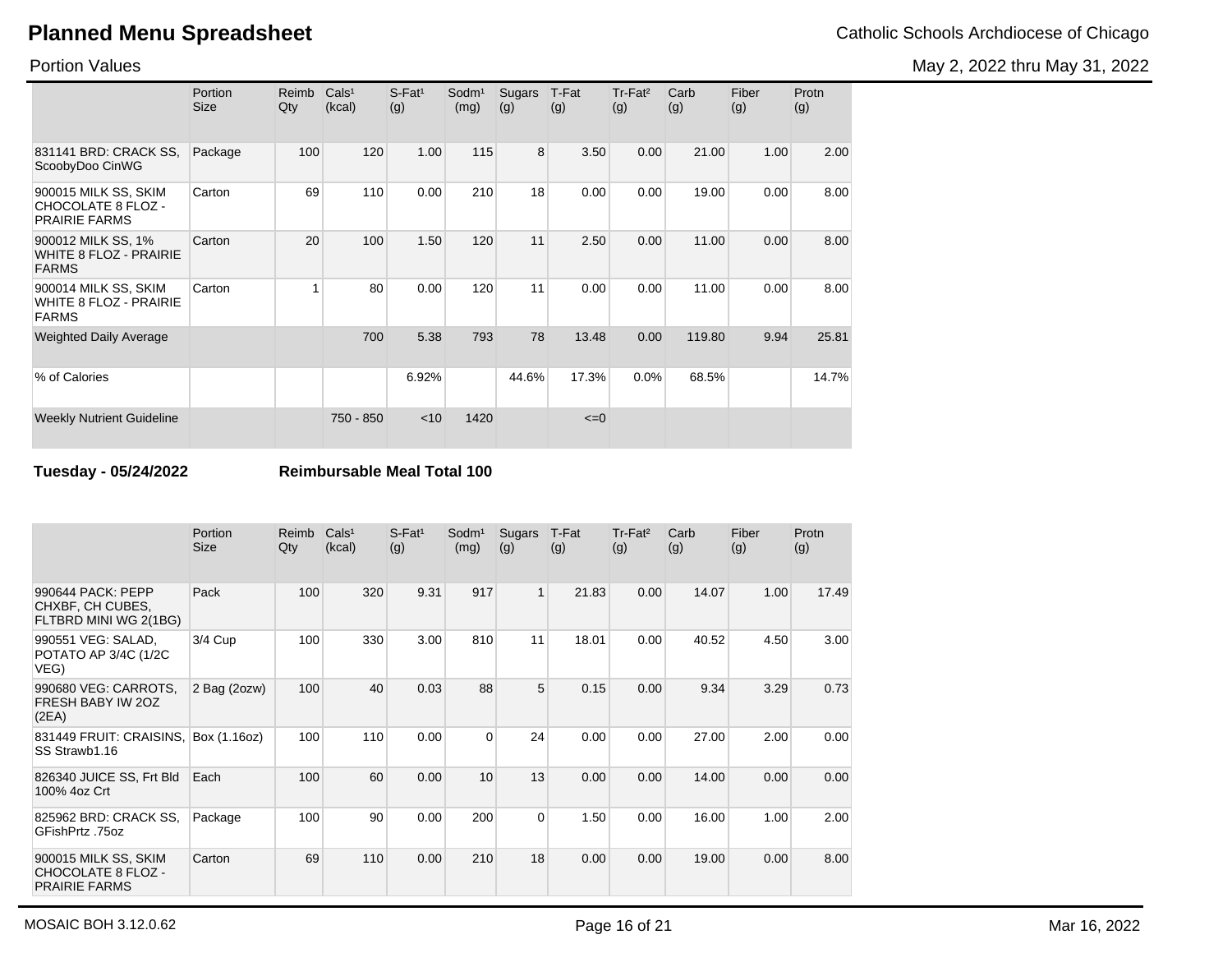May 2, 2022 thru May 31, 2022

Portion Values

|                                                                       | Portion<br><b>Size</b> | Reimb<br>Qty | Cals <sup>1</sup><br>(kcal) | $S-Fat1$<br>(g) | Sodm <sup>1</sup><br>(mg) | Sugars<br>(g) | T-Fat<br>(g) | $Tr-Fat2$<br>(g) | Carb<br>(g) | Fiber<br>(g) | Protn<br>(g) |
|-----------------------------------------------------------------------|------------------------|--------------|-----------------------------|-----------------|---------------------------|---------------|--------------|------------------|-------------|--------------|--------------|
| 900012 MILK SS, 1%<br>WHITE 8 FLOZ - PRAIRIE<br><b>FARMS</b>          | Carton                 | 20           | 100                         | 1.50            | 120                       | 11            | 2.50         | 0.00             | 11.00       | 0.00         | 8.00         |
| 900014 MILK SS, SKIM<br><b>WHITE 8 FLOZ - PRAIRIE</b><br><b>FARMS</b> | Carton                 |              | 80                          | 0.00            | 120                       | 11            | 0.00         | 0.00             | 11.00       | 0.00         | 8.00         |
| <b>Weighted Daily Average</b>                                         |                        |              | 1046                        | 12.64           | 2196                      | 69            | 41.99        | 0.00             | 136.35      | 11.79        | 30.41        |
| % of Calories                                                         |                        |              |                             | 10.88%          |                           | 26.4%         | 36.1%        | $0.0\%$          | 52.1%       |              | 11.6%        |
| <b>Weekly Nutrient Guideline</b>                                      |                        |              | 750 - 850                   | $<$ 10          | 1420                      |               | $\leq=0$     |                  |             |              |              |

**Wednesday - 05/25/2022 Reimbursable Meal Total 100**

|                                                                     | Portion<br><b>Size</b> | Reimb<br>Qty | Cals <sup>1</sup><br>(kcal) | $S$ -Fat <sup>1</sup><br>(g) | Sodm <sup>1</sup><br>(mg) | Sugars<br>(g)  | T-Fat<br>(g) | Tr-Fat <sup>2</sup><br>(g) | Carb<br>(g) | Fiber<br>(g) | Protn<br>(g) |
|---------------------------------------------------------------------|------------------------|--------------|-----------------------------|------------------------------|---------------------------|----------------|--------------|----------------------------|-------------|--------------|--------------|
| 990673 SDW HD, TKY<br>(JENNIE-O SLICED) PV<br>WG 2 (2BG) (ALPHA)    | Sandwich               | 100          | 308                         | 5.42                         | 728                       | 3              | 12.00        | 0.00                       | 29.00       | 2.50         | 22.17        |
| 825862 COND PC Mustard Each<br>6g                                   |                        | 100          | $\overline{0}$              | 0.00                         | 65                        | $\overline{0}$ | 0.00         | 0.00                       | 1.00        | 0.00         | 0.00         |
| 000099 VEG: SALAD,<br>Bean Three 3/4 c                              | $3/4$ cup              | 100          | 116                         | 0.02                         | 245                       | 4              | 2.99         | $*0.00$                    | 17.90       | 5.97         | 5.22         |
| 831434 VEG: CARROTS,<br>FRESH BABY IW 20Z                           | Bag (2ozw)             | 100          | 20                          | 0.01                         | 44                        | 3              | 0.07         | 0.00                       | 4.67        | 1.64         | 0.36         |
| 826581 FRUIT: ORANGE<br>138ct Whole 1/2c                            | Each(138ct)            | 100          | 47                          | 0.02                         | $\Omega$                  | 9              | 0.12         | 0.00                       | 11.73       | 2.40         | 0.94         |
| 826337 JUICE SS, Apple<br>100% 4oz Cart                             | Each                   | 100          | 60                          | 0.00                         | 15                        | 13             | 0.00         | 0.00                       | 14.00       | 0.00         | 0.00         |
| 900015 MILK SS, SKIM<br>CHOCOLATE 8 FLOZ -<br><b>PRAIRIE FARMS</b>  | Carton                 | 69           | 110                         | 0.00                         | 210                       | 18             | 0.00         | 0.00                       | 19.00       | 0.00         | 8.00         |
| 900012 MILK SS, 1%<br><b>WHITE 8 FLOZ - PRAIRIE</b><br><b>FARMS</b> | Carton                 | 20           | 100                         | 1.50                         | 120                       | 11             | 2.50         | 0.00                       | 11.00       | 0.00         | 8.00         |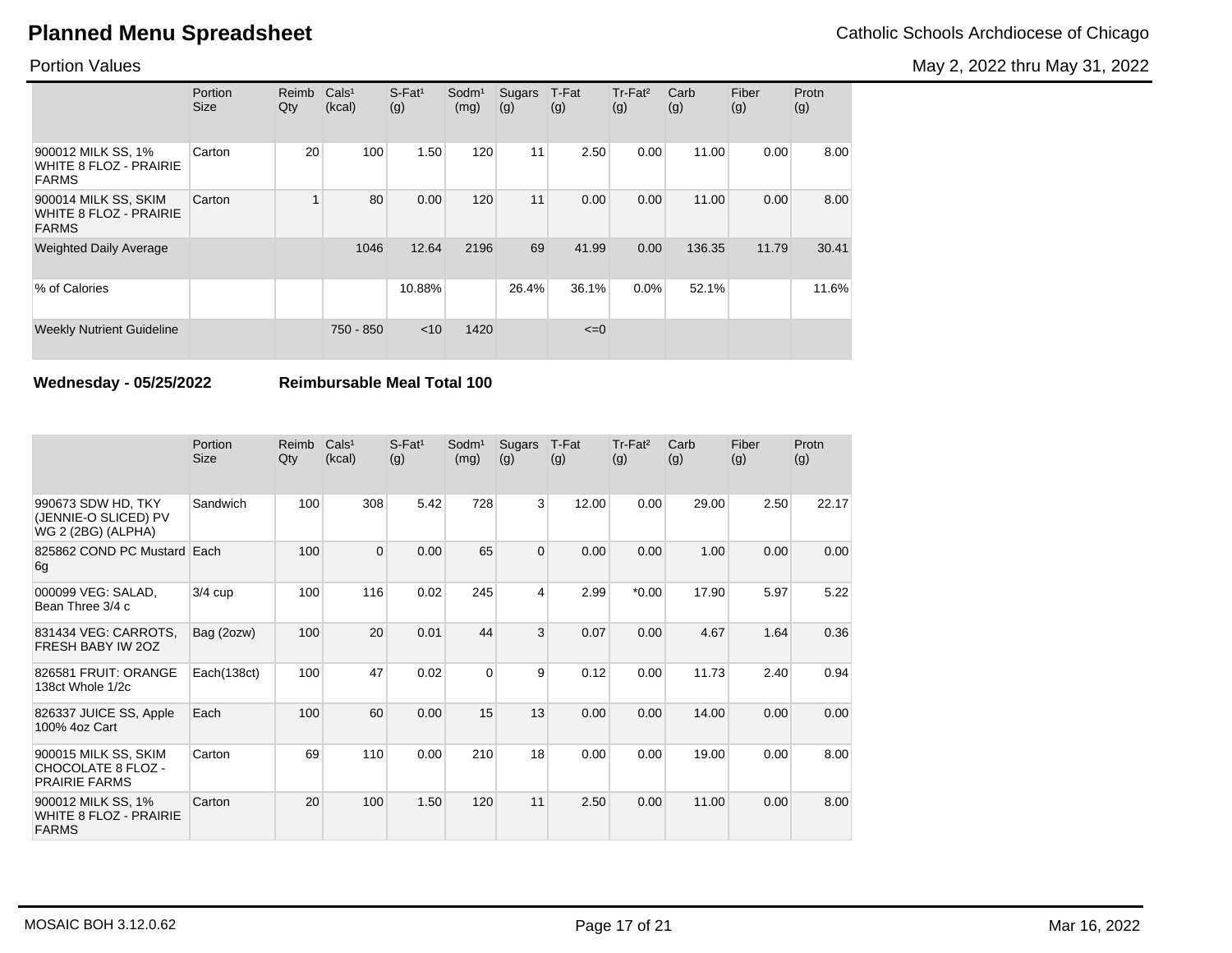May 2, 2022 thru May 31, 2022

#### Portion Values

|                                                                       | Portion<br><b>Size</b> | Reimb<br>Qty | Cals <sup>1</sup><br>(kcal) | $S$ -Fat <sup>1</sup><br>(g) | $S$ odm $1$<br>(mg) | Sugars<br>(g) | T-Fat<br>(g) | Tr-Fat <sup>2</sup><br>(g) | Carb<br>(g) | Fiber<br>(g) | Protn<br>(g) |
|-----------------------------------------------------------------------|------------------------|--------------|-----------------------------|------------------------------|---------------------|---------------|--------------|----------------------------|-------------|--------------|--------------|
| 900014 MILK SS, SKIM<br><b>WHITE 8 FLOZ - PRAIRIE</b><br><b>FARMS</b> | Carton                 |              | 80                          | 0.00                         | 120                 | 11            | 0.00         | 0.00                       | 11.00       | 0.00         | 8.00         |
| <b>Weighted Daily Average</b>                                         |                        |              | 648                         | 5.77                         | 1267                | 46            | 15.68        | $*0.00$                    | 93.72       | 12.51        | 35.89        |
| % of Calories                                                         |                        |              |                             | 8.01%                        |                     | 28.4%         | 21.8%        | $*0.0\%$                   | 57.9%       |              | 22.2%        |
| <b>Weekly Nutrient Guideline</b>                                      |                        |              | 750 - 850                   | < 10                         | 1420                |               | $\leq=0$     |                            |             |              |              |

**Thursday - 05/26/2022 Reimbursable Meal Total 100**

|                                                                     | Portion<br><b>Size</b> | Reimb<br>Qty | Cals <sup>1</sup><br>(kcal) | $S$ -Fat <sup>1</sup><br>(g) | Sodm <sup>1</sup><br>(mg) | Sugars<br>(g) | T-Fat<br>(g) | Tr-Fat <sup>2</sup><br>(g) | Carb<br>(g) | Fiber<br>(g) | Protn<br>(g) |
|---------------------------------------------------------------------|------------------------|--------------|-----------------------------|------------------------------|---------------------------|---------------|--------------|----------------------------|-------------|--------------|--------------|
| 990674 SDW BN, CHAM<br>TKY(JENNIE-O SLCD) PV<br>WG 2(2BG)(ALPHA     | Sandwich               | 100          | 325                         | 6.01                         | 762                       | 4             | 12.78        | 0.00                       | 28.01       | 2.00         | 22.55        |
| 828881 COND PC<br><b>MAYONNAISE FF 12G</b>                          | Each                   | 100          | 11                          | 0.03                         | 101                       | $\mathbf{1}$  | 0.10         | 0.00                       | 2.57        | 0.24         | 0.06         |
| 825931 VEG: CORN, FZ<br><b>CKD 1/2c</b>                             | $1/2$ Cup              | 100          | 68                          | 0.09                         | $\mathbf{1}$              | 3             | 0.56         | 0.00                       | 16.25       | 2.02         | 2.15         |
| 990583 VEG: PEPPERS,<br><b>GREEN JULIENNE AP</b><br>1/4c            | $1/4$ Cup              | 100          | 5                           | 0.01                         | 1                         | $\mathbf{1}$  | 0.04         | 0.00                       | 1.19        | 0.44         | 0.22         |
| 831434 VEG: CARROTS,<br>FRESH BABY IW 20Z                           | Bag (2ozw)             | 100          | 20                          | 0.01                         | 44                        | 3             | 0.07         | 0.00                       | 4.67        | 1.64         | 0.36         |
| 000124 FRUIT: PEARS<br>150 ct.                                      | Each (150ct)           | 100          | 67                          | 0.03                         | $\overline{1}$            | 12            | 0.17         | 0.00                       | 17.97       | 3.66         | 0.42         |
| 826343 JUICE SS,<br>Grape100% 4oz Cart                              | Each                   | 100          | 80                          | 0.00                         | 15                        | 18            | 0.00         | 0.00                       | 18.00       | 0.00         | 1.00         |
| 900015 MILK SS, SKIM<br>CHOCOLATE 8 FLOZ -<br><b>PRAIRIE FARMS</b>  | Carton                 | 69           | 110                         | 0.00                         | 210                       | 18            | 0.00         | 0.00                       | 19.00       | 0.00         | 8.00         |
| 900012 MILK SS, 1%<br><b>WHITE 8 FLOZ - PRAIRIE</b><br><b>FARMS</b> | Carton                 | 20           | 100                         | 1.50                         | 120                       | 11            | 2.50         | 0.00                       | 11.00       | 0.00         | 8.00         |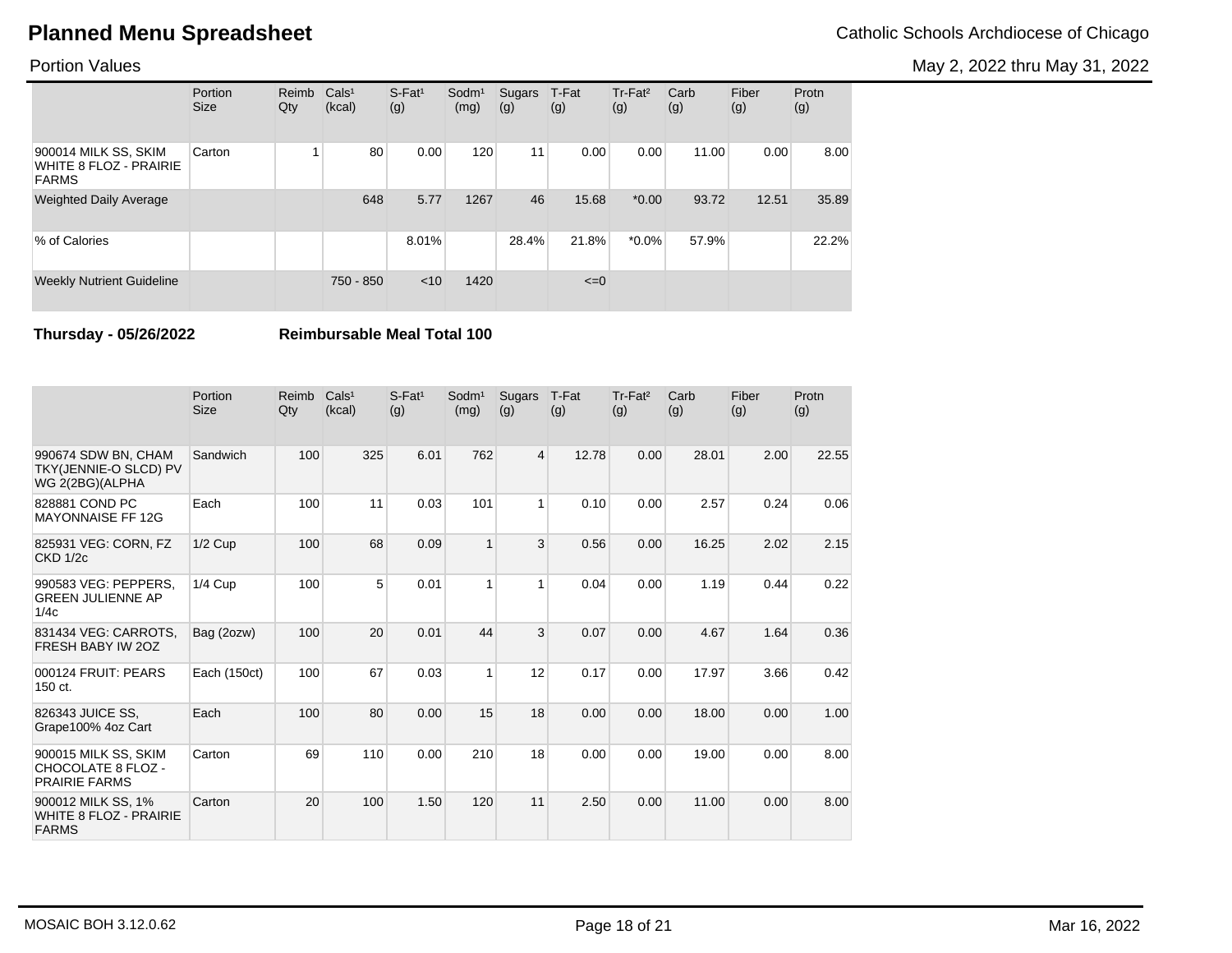May 2, 2022 thru May 31, 2022

#### Portion Values

|                                                                | Portion<br><b>Size</b> | Reimb<br>Qty | Cals <sup>1</sup><br>(kcal) | $S$ -Fat <sup>1</sup><br>(g) | $S$ odm $1$<br>(mg) | Sugars<br>(g) | T-Fat<br>(g) | $Tr-Fat2$<br>(g) | Carb<br>(g) | Fiber<br>(g) | Protn<br>(g) |
|----------------------------------------------------------------|------------------------|--------------|-----------------------------|------------------------------|---------------------|---------------|--------------|------------------|-------------|--------------|--------------|
| 900014 MILK SS, SKIM<br>WHITE 8 FLOZ - PRAIRIE<br><b>FARMS</b> | Carton                 |              | 80                          | 0.00                         | 120                 | 11            | 0.00         | 0.00             | 11.00       | 0.00         | 8.00         |
| <b>Weighted Daily Average</b>                                  |                        |              | 674                         | 6.48                         | 1095                | 55            | 14.23        | 0.00             | 104.09      | 10.00        | 33.96        |
| % of Calories                                                  |                        |              |                             | 8.65%                        |                     | 32.6%         | 19.0%        | $0.0\%$          | 61.8%       |              | 20.2%        |
| <b>Weekly Nutrient Guideline</b>                               |                        |              | 750 - 850                   | < 10                         | 1420                |               | $\leq=0$     |                  |             |              |              |

**Friday - 05/27/2022 Reimbursable Meal Total 100**

|                                                                               | Portion<br><b>Size</b> | Reimb<br>Qty | Cals <sup>1</sup><br>(kcal) | $S$ -Fat <sup>1</sup><br>(g) | $S$ odm $1$<br>(mg) | Sugars<br>(g)  | T-Fat<br>(g) | Tr-Fat <sup>2</sup><br>(g) | Carb<br>(g) | Fiber<br>(g) | Protn<br>(g) |
|-------------------------------------------------------------------------------|------------------------|--------------|-----------------------------|------------------------------|---------------------|----------------|--------------|----------------------------|-------------|--------------|--------------|
| 990738 SALAD, ChixPop<br>CH AP ROMAINE 2.5<br>(1BG)                           | Each                   | 100          | 315                         | 5.79                         | 486                 | $\mathbf{1}$   | 19.04        | 0.00                       | 16.87       | 3.85         | 18.87        |
| 990653 Roll. DinnerWheat<br>WG 1EA(Alpha) - Indiv<br>Overwrapped              | each                   | 100          | 80                          | 0.00                         | 160                 | 1              | 1.50         | 0.00                       | 14.00       | 1.00         | 3.00         |
| 833326 COND PC,<br><b>DRESSING RANCH</b><br><b>BUTTERMILK FF 12G</b><br>(PPI) | Each                   | 100          | 10                          | 0.00                         | 125                 | $\mathbf{1}$   | 0.00         | 0.00                       | 2.00        | 0.00         | 0.00         |
| 990723 VEG: CELERY,<br>STICKS IW 50/2OZ DOD                                   | Bag (2ozw)             | 100          | 8                           | 0.02                         | 45                  | $\mathbf{1}$   | 0.10         | 0.00                       | 1.68        | 0.91         | 0.39         |
| 831434 VEG: CARROTS,<br>FRESH BABY IW 20Z                                     | Bag (2ozw)             | 100          | 20                          | 0.01                         | 44                  | 3              | 0.07         | 0.00                       | 4.67        | 1.64         | 0.36         |
| 000116 FRUIT: CUP SS.<br><b>APPLESC UNSWT SHLF-</b><br>STBL 1/2C              | Each (1/2c)            | 100          | 50                          | 0.00                         | $\Omega$            | 12             | 0.00         | 0.00                       | 14.00       | 1.00         | 0.00         |
| 826340 JUICE SS, Frt Bld<br>100% 4oz Crt                                      | Each                   | 100          | 60                          | 0.00                         | 10                  | 13             | 0.00         | 0.00                       | 14.00       | 0.00         | 0.00         |
| 831720 BRD: CRACK SS.<br>Bear GrhmCinnWG                                      | Package                | 100          | 120                         | 0.00                         | 115                 | $\overline{7}$ | 4.00         | 0.00                       | 20.00       | 1.00         | 2.00         |
| 900015 MILK SS, SKIM<br><b>CHOCOLATE 8 FLOZ -</b><br><b>PRAIRIE FARMS</b>     | Carton                 | 69           | 110                         | 0.00                         | 210                 | 18             | 0.00         | 0.00                       | 19.00       | 0.00         | 8.00         |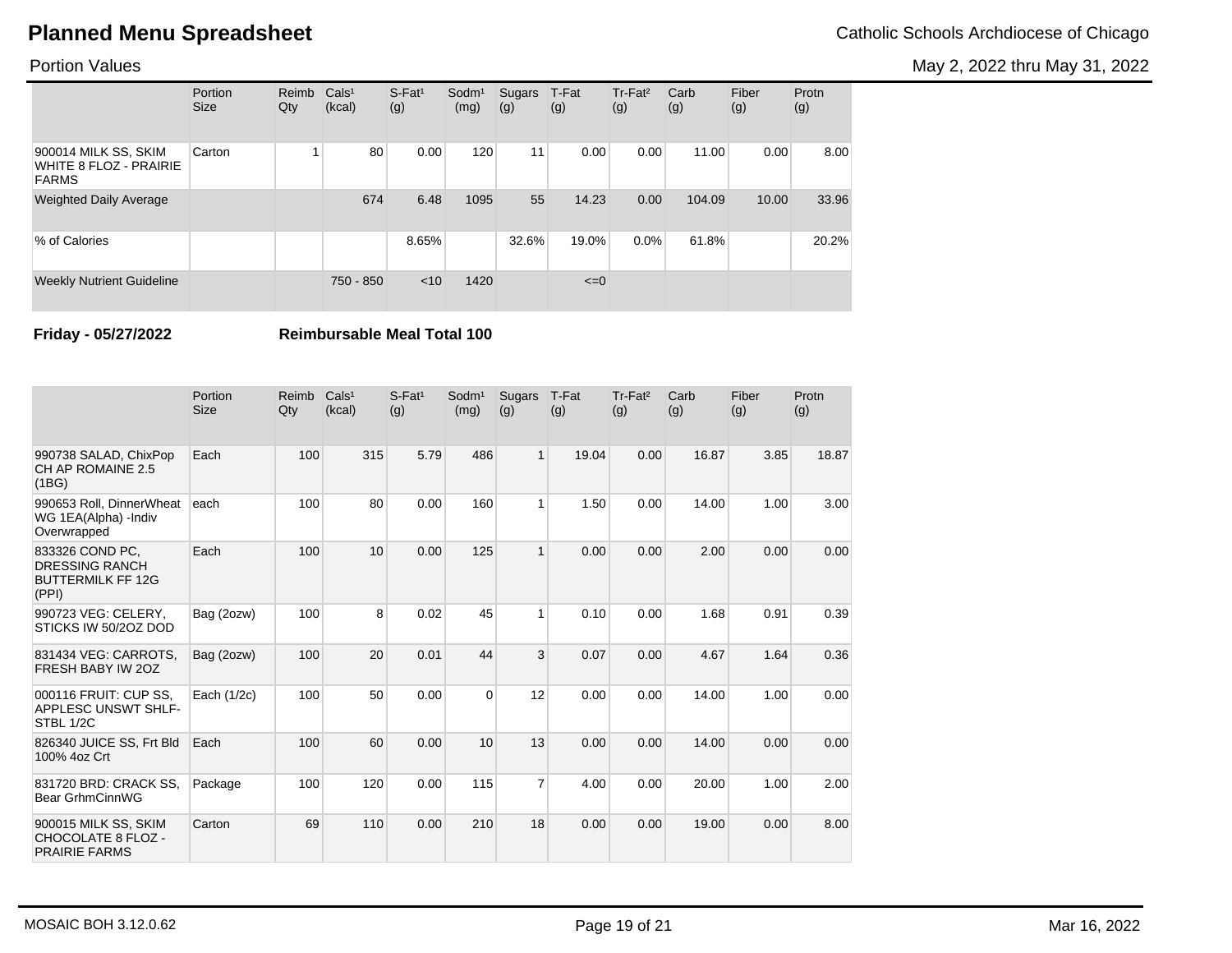May 2, 2022 thru May 31, 2022

#### Portion Values

|                                                                     | Portion<br><b>Size</b> | Reimb<br>Qty | Cals <sup>1</sup><br>(kcal) | $S$ -Fat <sup>1</sup><br>(g) | Sodm <sup>1</sup><br>(mg) | Sugars<br>(g) | T-Fat<br>(g) | Tr-Fat <sup>2</sup><br>(g) | Carb<br>(g) | Fiber<br>(g) | Protn<br>(g) |
|---------------------------------------------------------------------|------------------------|--------------|-----------------------------|------------------------------|---------------------------|---------------|--------------|----------------------------|-------------|--------------|--------------|
| 900014 MILK SS, SKIM<br>WHITE 8 FLOZ - PRAIRIE<br><b>FARMS</b>      | Carton                 | 20           | 80                          | 0.00                         | 120                       | 11            | 0.00         | 0.00                       | 11.00       | 0.00         | 8.00         |
| 900012 MILK SS, 1%<br><b>WHITE 8 FLOZ - PRAIRIE</b><br><b>FARMS</b> | Carton                 | $\mathbf{1}$ | 100                         | 1.50                         | 120                       | 11            | 2.50         | 0.00                       | 11.00       | 0.00         | 8.00         |
| <b>Weighted Daily Average</b>                                       |                        |              | 756                         | 5.84                         | 1156                      | 54            | 24.73        | 0.00                       | 102.65      | 9.40         | 31.83        |
| % of Calories                                                       |                        |              |                             | 6.95%                        |                           | 28.6%         | 29.4%        | 0.0%                       | 54.3%       |              | 16.8%        |
| <b>Weekly Nutrient Guideline</b>                                    |                        |              | 750 - 850                   | $<$ 10                       | 1420                      |               | $\leq=0$     |                            |             |              |              |

**Tuesday - 05/31/2022 Reimbursable Meal Total 100**

|                                                                     | Portion<br><b>Size</b> | Reimb<br>Qty | Cals <sup>1</sup><br>(kcal) | $S$ -Fat <sup>1</sup><br>(g) | Sodm <sup>1</sup><br>(mg) | Sugars<br>(g)  | T-Fat<br>(g) | Tr-Fat <sup>2</sup><br>(g) | Carb<br>(g) | Fiber<br>(g) | Protn<br>(g) |
|---------------------------------------------------------------------|------------------------|--------------|-----------------------------|------------------------------|---------------------------|----------------|--------------|----------------------------|-------------|--------------|--------------|
| 000179 BRD: PANCAKES.<br>AP WG Confetti                             | Pouch                  | 100          | 220                         | 1.00                         | 300                       | 11             | 7.00         | 0.00                       | 36.00       | 4.00         | 4.00         |
| 829498 YOGURT SS.<br>Danimals Vanilla4oz                            | Each                   | 100          | 70                          | 0.00                         | 70                        | 9              | 0.00         | 0.00                       | 12.00       | 0.00         | 4.00         |
| 833274 CHEESE, CH<br>STICK 1EA 1.0                                  | <b>Stick</b>           | 100          | 90                          | 4.50                         | 200                       | $\Omega$       | 7.00         | 0.00                       | 0.00        | 0.00         | 7.00         |
| 990680 VEG: CARROTS,<br>FRESH BABY IW 20Z<br>(2EA)                  | 2 Bag (2ozw)           | 100          | 40                          | 0.03                         | 88                        | 5              | 0.15         | 0.00                       | 9.34        | 3.29         | 0.73         |
| 990694 VEG: TOMATOES, 3/8 Cup<br>GRAPE 3/8C                         |                        | 100          | 12                          | 0.02                         | 3                         | $\overline{2}$ | 0.13         | 0.00                       | 2.52        | 0.78         | 0.57         |
| 825008 FRUIT: APPLE.<br>138CT Whole 1C                              | Each (138ct)           | 100          | 62                          | 0.03                         | $\overline{1}$            | 12             | 0.20         | 0.00                       | 16.52       | 2.87         | 0.31         |
| 826343 JUICE SS,<br>Grape100% 4oz Cart                              | Each                   | 100          | 80                          | 0.00                         | 15                        | 18             | 0.00         | 0.00                       | 18.00       | 0.00         | 1.00         |
| 900015 MILK SS, SKIM<br>CHOCOLATE 8 FLOZ -<br><b>PRAIRIE FARMS</b>  | Carton                 | 69           | 110                         | 0.00                         | 210                       | 18             | 0.00         | 0.00                       | 19.00       | 0.00         | 8.00         |
| 900012 MILK SS, 1%<br><b>WHITE 8 FLOZ - PRAIRIE</b><br><b>FARMS</b> | Carton                 | 20           | 100                         | 1.50                         | 120                       | 11             | 2.50         | 0.00                       | 11.00       | 0.00         | 8.00         |